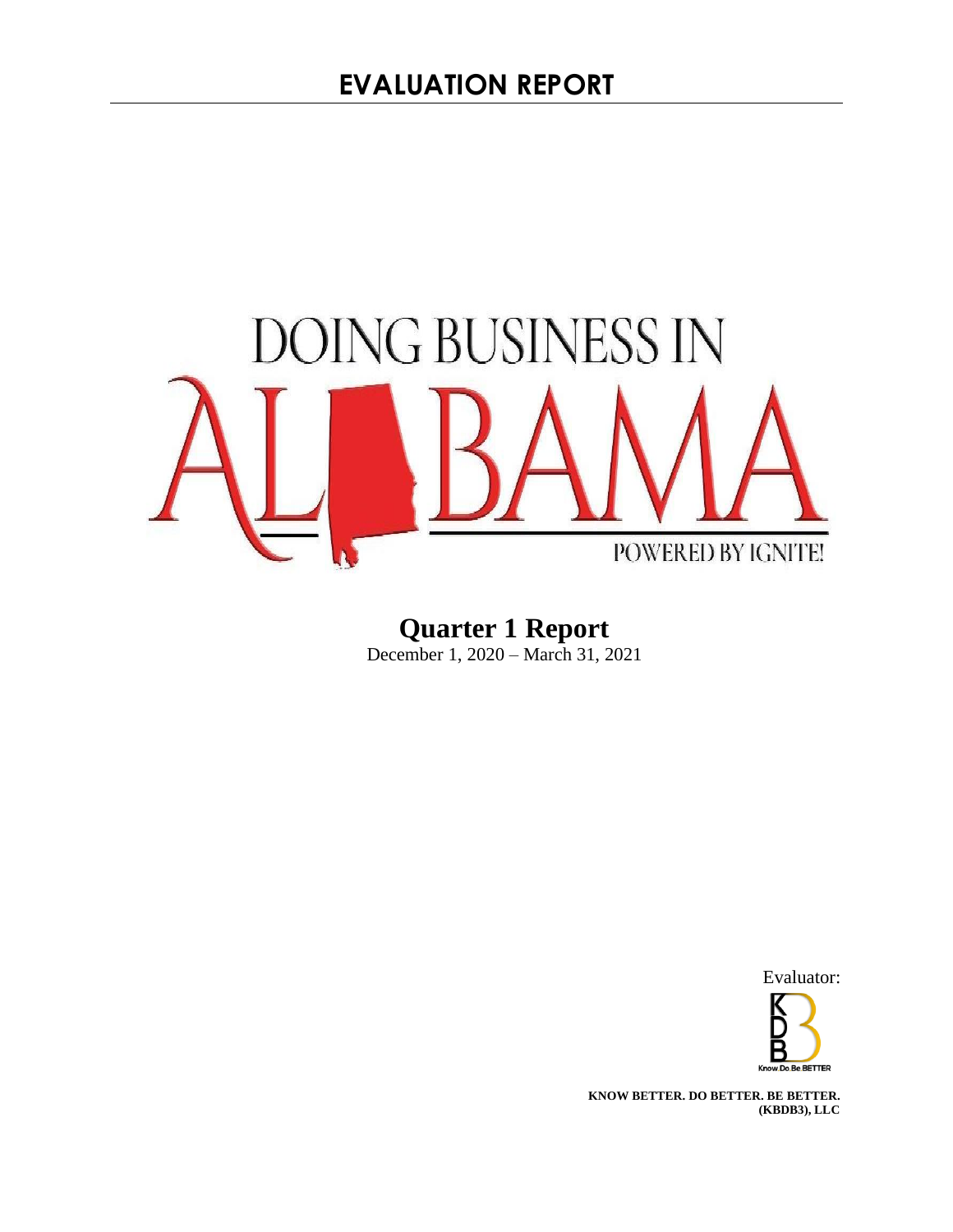# **EXECUTIVE SUMMARY**

IGNITE! Alabama is a holistic and supportive ecosystem designed to educate and bridge communication gaps between organizations, service providers, and minorities within the State of Alabama, especially African American and Female Business Owners. The mission is to ensure that minorities stay informed, have a clear understanding, and receive access to Federal, State, and Local Funding, as well as resources and technical assistance needed to competitively compete, succeed, and excel in their business operation.

The IGNITE! "Doing Business in Alabama" (DBIA) Minority Business Training Pilot Project is designed to provide solutions to close the gap in economic inequality and barriers to entry experienced by women and minority business owners, entrepreneurs, and nonprofit leaders. Quarter 1 of the IGNITE! DBIA Project saw tremendous success in regard to project goals being met, partnerships that were established and useful lessons learned. Even in the middle of a pandemic DBIA Alabama was able to host thriving virtual events with greater than anticipated participation and build support among community partners who will assist in furthering the goals of IGNITE! DBIA project and the expansion of other opportunities for future growth.

# **DBIA PARTNERSHIPS**

The IGNITE! DBIA Project encourages and supports the development of strategic business partnerships that allow small businesses the opportunity to grow their customer base and improve their business. We believe it is also important to form a partnership agreement with an organization whose corporate goals and values augment our own.

The right partnership could mean that your business will have increased access to new products, reach new markets, increase customer loyalty and reduce your burden of managing everything on your own. Additionally, it might also provide access to a lot more resources.

- Collaboration with Balch and Bingham on a "Balch Boost Program" where 50 FREE Hours of Legal Services for DBIA Minority Business Owners is provided for those making less than \$400,000 per year.
- **Innovation Depot: Technology Business Development Services**
- LaJean Investment Group, LLC: Salesforce Build and Implementation Oversight, Forensic Financial Analysis Oversight, and DBIA Executive Level Business Coaching
- Phenomenal Management Partners (PMP): DBIA Government and Corporate Contracting Coach
- SCORE Alabama: Business Mentors
- University of Alabama Culverhouse School of Business: Counting US! Minority Business, Entrepreneur, and Nonprofit Leader Statewide Count and Outreach
- Woodlawn Foundation: Homeownership and Financial Literacy Classes

## **IGNITE! DBIA FIRST QUARTER FINANCING & SPENDING**

During this first quarter, Doing Business in Alabama secured a \$307,500 in-kind support, and has spent a total of \$108,196.99 in cash. Of that total, \$70,832.18 was spent with black owned businesses, \$22,962.80 on non-black owned businesses and \$14,402.01 spent on personnel. Of the \$70,832.18 spent with black owned businesses; \$46,405.46 was spent with Alabama black businesses and \$24,426.72 was spent with black owned businesses outside of the state of Alabama. Eleven requests for additional funding in the amount of \$2,646,750.00 has been requested during this first quarter of the project from local banking institutions, corporations and grants. To date out of the eleven requests, three have made a commitment and eight are pending.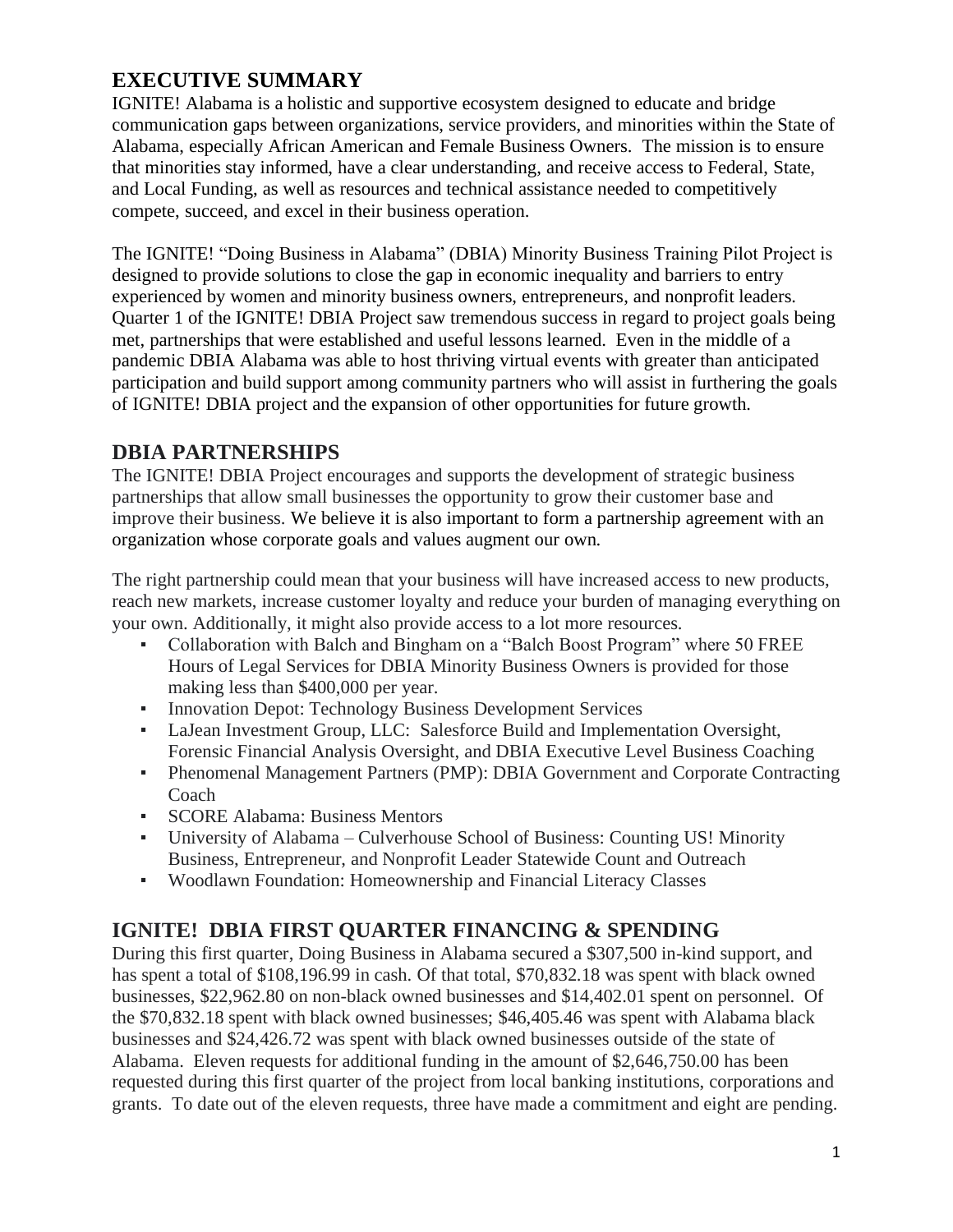# **IGNITE! DBIA ACCOMPLISHMENTS**

- 1. Launch of a New Website, Social Media Campaign(s) to include Facebook & Text Messaging and a DBIA Monthly Calendar.
- 2. Defining the IGNITE! DBIA Virtual Audience and devising an effective quantitative and qualitative evaluation plan that includes the following:
	- o **Program Participant:** Officially registering individuals in the DBIA Minority Business Training Program where success will be measured through participant's completion of:
		- Forensic Financial Analysis
		- Individualized Business Action Plans
		- Pre and Post Surveys
	- o **Attendee:** Individuals/Viewers who participate in events via FB Live and/or YouTube with whom we will collect basic demographic data *(email, race, gender, ethnicity, age range, education, and zip code)*
- 3. 161 DBIA program participants successfully on-boarded from the following target areas:
	- $\circ$  Birmingham 127
	- o Huntsville 06
	- $\circ$  Mobile 10
	- o Montgomery 02
	- o Tuscaloosa 02
	- o Black Belt 04
	- o Other 10
- 4. Salesforce CRM system customized and employed to improve DBIA program data collection, reporting, and overall efficiency.
- 5. Collaboration and financial support by the Alabama Small Business Development Center to pay for direct payments to Financial Coaches utilized to execute IGNITE!'s signature Forensic Financial Analysis and Individualized Business Action Plans.
- 6. Successful launch of "Counting US!" the official DBIA Outreach Component and a statewide coordinated count of Alabama Minority Business Owners, Entrepreneurs, and Nonprofit Leaders.

# **IGNITE! DBIA CHALLENGES**

Unfortunately, most DBIA program participants left their previous jobs with a hope, dream, and aspiration of becoming business owners, but what they have done, while certainly not the intent, is created another "job" for themselves with lots of stress and little or no benefits. So, our greatest and continuous challenge has been fostering a mindset where Alabama Minority Small Business Owners, Entrepreneurs, and/or Nonprofit Leaders understand the necessity of transitioning from an "employee" of their businesses to functioning as the true CEO.

Therefore, in addition to intensive technical assistance and navigation, the IGNITE! Team strives daily to help DBIA Program Participants understand the process of Doing Business in Alabama and the vitality of working *on* their businesses, instead of working *in* their business to include but not be limited to:

- o Creating and utilizing Business Plans and Budgets
- o Properly and honestly filing taxes
- o Establish / maintain business bank accounts and NOT co-mingling funds
- o Establishing payroll and hiring employees, beginning with themselves
- o Succession Planning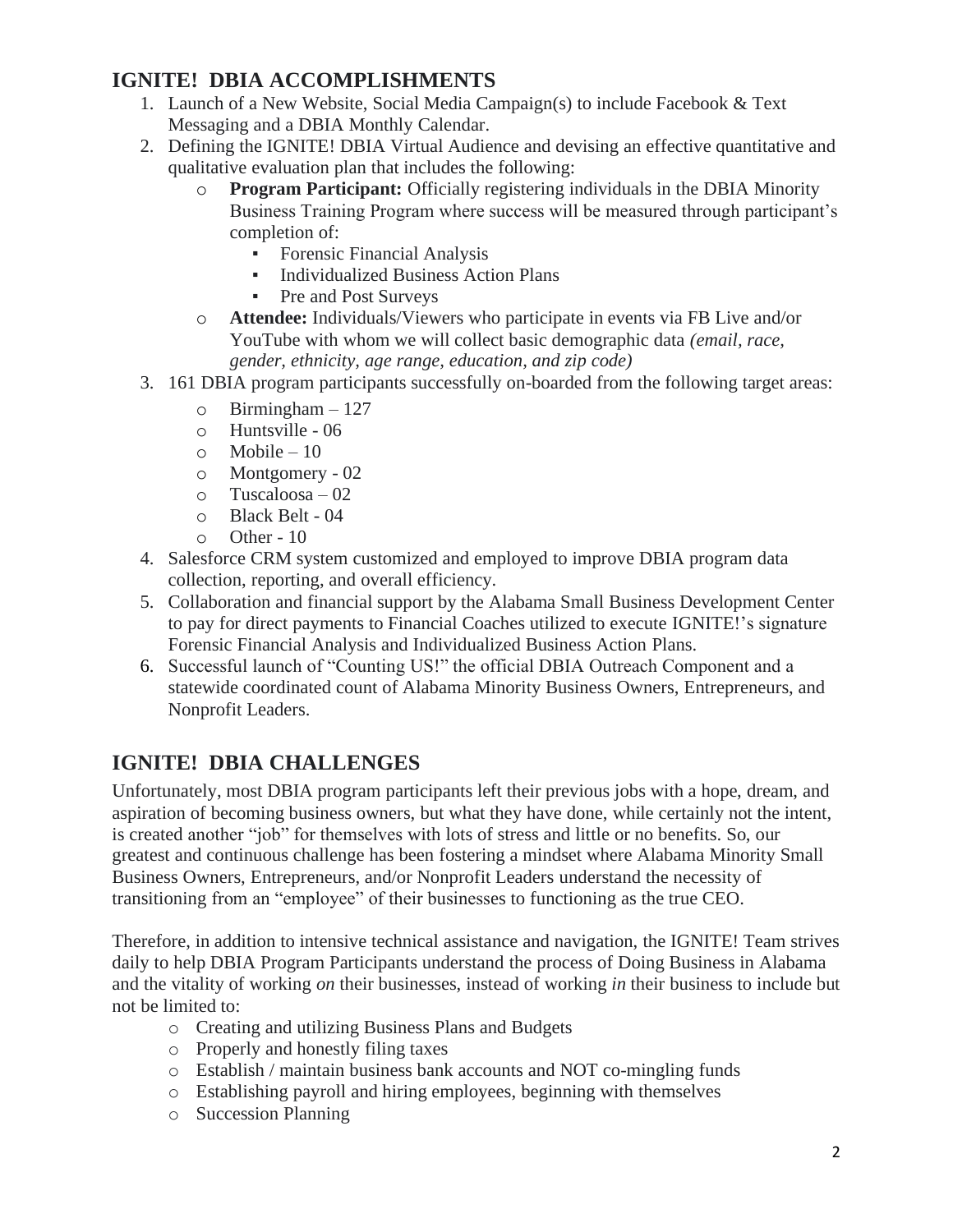# **FIRST QUARTER ACTIVITIES**

During the first quarter IGNITE! DBIA conducted a total of fifteen (15) educational, motivational, technical assistance, informational and outreach activities with views of approximately sixteen thousand six hundred and ninety-four (16,694). Due to the Coronavirus Pandemic, these activities were conducted virtually.

There were seven (7) educational sessions, of which one (1) was held monthly during January 2021 and February 2021 with a total of seven hundred twenty-four (724) views. There were four (4) educational sessions held weekly over a period of nineteen (19) weeks during January 2021, February 2021 and March 2021 with a total of seven thousand two hundred three (7,203) views. Also, there were two (2) annual educational sessions conducted during the first quarter in February 2021 with views totaling three thousand three hundred forty-three  $(3,343)$ .

IGNITE! DBIA conducted two (2) Motivational Workshops as one-time events in February 2021 for a total of seven hundred twenty-five (725) views.

Three (3) technical assistance master classes were held in March 2021 with a total of nine hundred twenty-two (922) views.

Of the fifteen (15) activities two (2) were Informational and Outreach sessions conducted one time for a total of three thousand five hundred (3,500) views. There was one (1) Informational and Outreach session conducted monthly that had two hundred seventy-seven (277) views. These sessions were conducted in January 2021 and February 2021.

| <b>Type of Event/Activity</b>     | <b>Number of Events/Activity</b> | <b>Number of Views/Contacts</b> |
|-----------------------------------|----------------------------------|---------------------------------|
| <b>Educational</b>                | 7                                | 11,270                          |
| <b>Motivational</b>               | $\overline{2}$                   | 725                             |
| <b>Technical Assistance</b>       | $\mathbf{3}$                     | 922                             |
| <b>Informational and Outreach</b> | 3                                | 3,777                           |
| <b>Total</b>                      | 15                               | 16,694                          |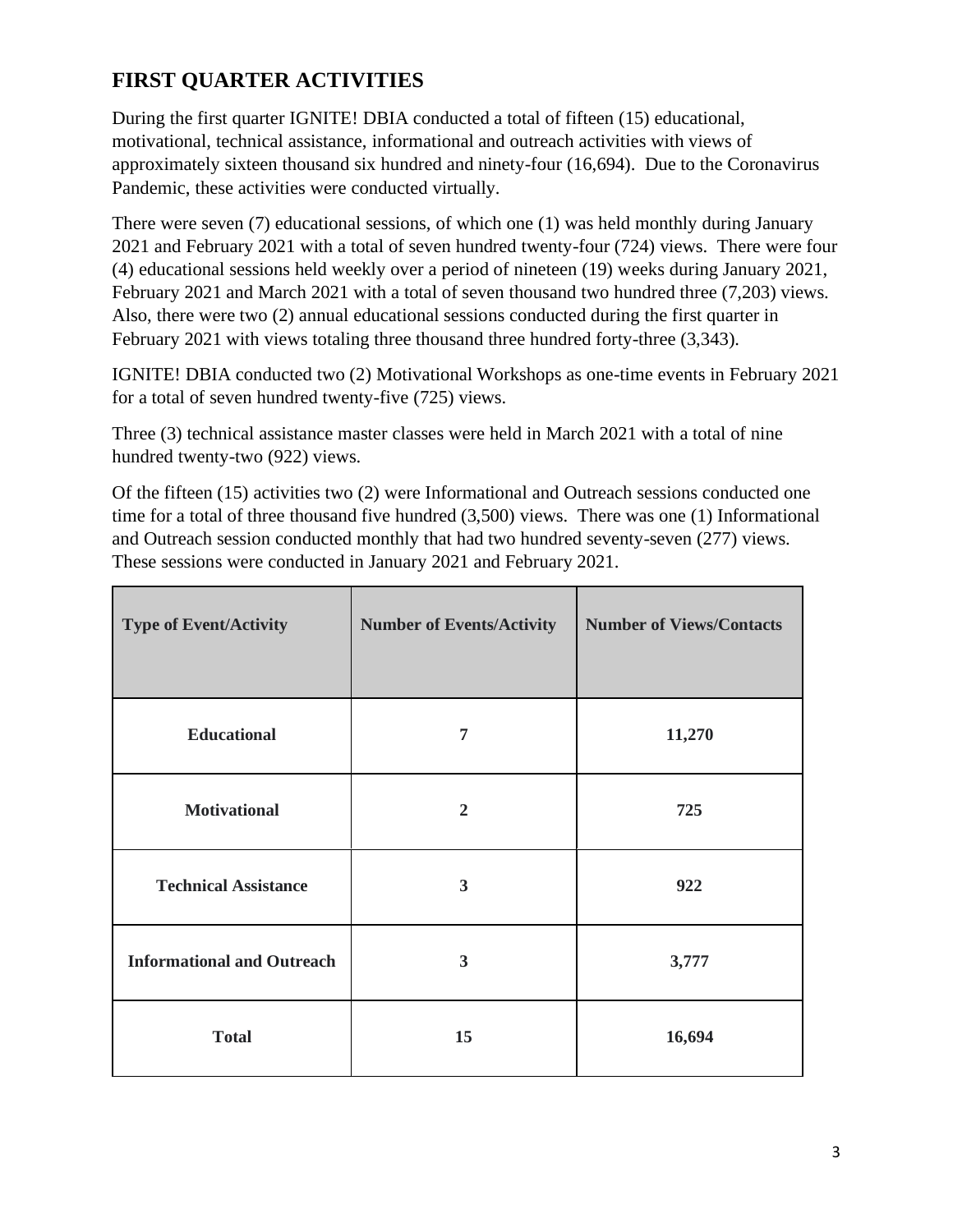# **FIRST QUARTER GOALS MET**

The first quarter was used to begin the initiation phase of the IGNITE DBIA project. Promotion of the project was conducted during Informational, and Outreach Sessions conducted virtually. Potential project participants were identified along with collaborative partners.

As it relates to the goals set for **Accessing Business Networks** IGNITE! DBIA has worked hard to create the groundwork for establishing accountability locally and statewide by identifying potential partnerships and developing processes for working collaboratively. These partnerships have led to new opportunities, training and workshops for business conducted by IGNITE! Alabama. Facilitating webinars and workshops that discuss factors influencing the **Growth Industry**, such as new technology and harnessing creativity will allow for future discussions on policy changes on the local, state and federal levels. IGNITE! DBIA, as a result, has created and begun disseminating Preparedness Checklists for participants to use to access their state of preparedness.

| <b>Goals Met</b>                                                    | <b>DBIA Minority Business</b><br><b>Training Pilot Project</b><br><b>GOALS</b> |                          | <b>TOTAL AS</b><br><b>OF MARCH</b><br>31, 2021 | <b>GOAL</b><br><b>ACHIEVED</b> |                |
|---------------------------------------------------------------------|--------------------------------------------------------------------------------|--------------------------|------------------------------------------------|--------------------------------|----------------|
|                                                                     | <b>ANNUAL</b>                                                                  | <b>QUARTER I</b><br>(O1) | Q1 TOTAL                                       | <b>YES</b>                     | N <sub>O</sub> |
| <b>Doing Business in Alabama</b><br>(DBIA) Program Participants     | 500                                                                            | 125                      | 161                                            | $\mathbf{x}$                   |                |
| <b>Doing Business in Alabama</b><br>(DBIA) Attendees                | 30,000                                                                         | 7500                     | 13,335                                         | $\mathbf{X}$                   |                |
| <b>DBIA Fundraising CASH</b>                                        | 500,000                                                                        | 125,000                  | 48,500                                         |                                | $\mathbf X$    |
| <b>ACCESS TO CAPITAL:</b>                                           |                                                                                |                          |                                                |                                |                |
| 10% or more DBIA Participants<br>secure a contract OR Grant         | 50                                                                             | 13                       |                                                |                                |                |
| 30% or more DBIA Participants<br>will Secure a Business Loan        | 150                                                                            | 38                       |                                                |                                |                |
| 5% or more DBIA Participants<br>will have a Scalable Business       | 25                                                                             | 7                        |                                                |                                |                |
| 50% Higher Sales & Profits of the<br><b>Business</b>                | 250                                                                            | 63                       |                                                |                                |                |
| 30% or more DBIA Participants<br>increase Staff within the Business | 150                                                                            | 38                       |                                                |                                |                |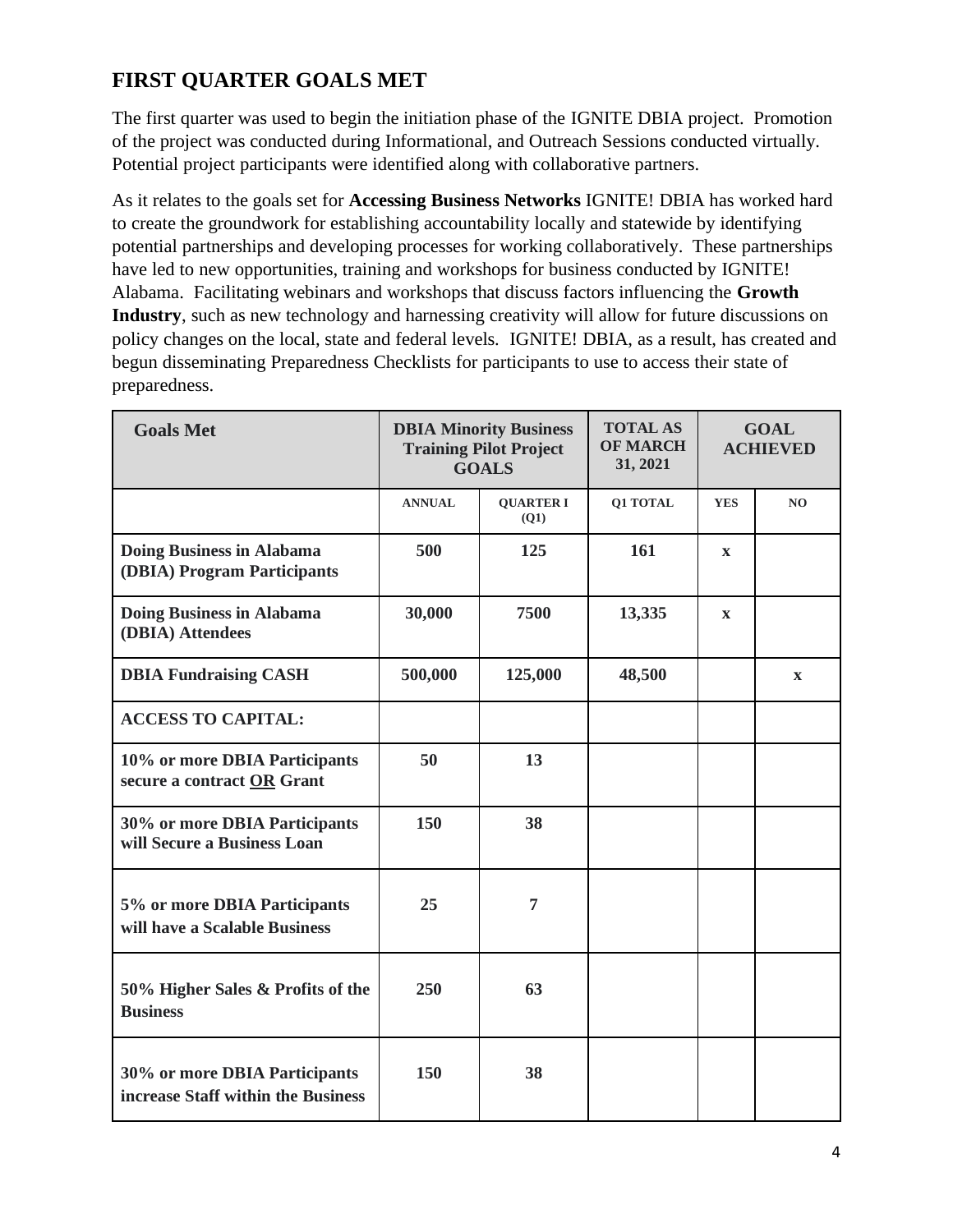# **NEW TOOLS CREATED**

Having the right tools is imperative to the growth and success of any business in reaching and completing the mission, vision and goals of the organization. The right tools allow employees, staff, volunteers, partners and contractors to know what is expected of them, what's required to complete their task efficiently and provide needed direction, instruction and information for effective communication, and to facilitate company business processes. During the first quarter the following tools/documents were created:

- **DBIA Coach Agreement** DBIA Coach agreement to include confidentiality, program rules, responsibilities, and expectations
- **Employment Contract**
- **Forensic Financial Analysis Intake Form** Assessment Tool to identify DBIA Program Participants deficiencies
- **Independent Contractor Agreement** DBIA Independent Contractor agreement to include Confidentiality, Rules, Responsibilities, and Expectations.
- **Individualized Business Action Plan Template** DBIA Program Participant Roadmap to Success.
- **Nondisclosure Agreement** Confidentiality Agreement signed by IGNITE! Board, Advisory Council, Coalition Members, Staff, and Volunteers to protect DBIA Program Participant privacy and data.
- **DBIA Program Participant Agreemen**t Program Participant Confidentiality, Rules, Responsibilities, and Expectations
- **Volunteer Agreement** Volunteer Rules, Responsibilities, and Expectations as it relates to confidentiality and service.
- **Qualtrics Participant Survey**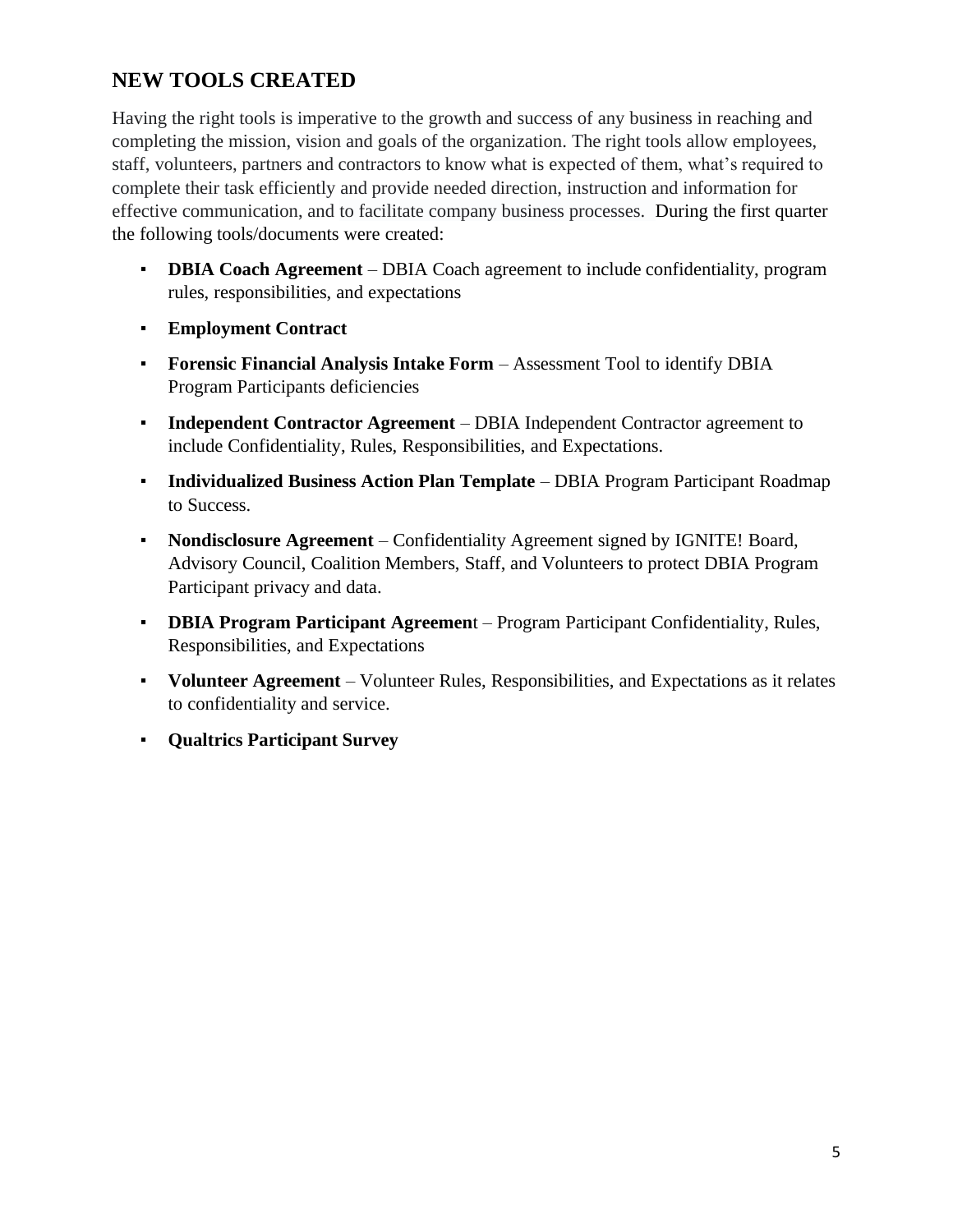## **SURVEY RESULTS**

Know Better. Do Better. Be Better. (KBDB3), LLC created an online survey using Qualtrics and shared the evaluation link with the Doing Business in Alabama Project team. Seventy-eight participants responded to the survey. Four of these participants did not complete the survey, so their responses are not included in these results. The response rate of usable data from the survey was 94.8% (74 out of 78).

Participants were asked demographic questions at the beginning of the survey. 74% (55 out of 74) were female, and 23% (17 out of 74) were male. 1.4% (1 out 74) identified as a transgender female. More than one-third of participants are in the age range  $41 - 56$  years old. Another 23% are between  $26 - 40$  years old, and  $20.3\%$  were between  $29 - 39$  years old. 16.2% (12 out 74) participants were at least  $57 - 75$  years old, while two (2) participants were between the ages of  $18 - 24$  years old.

Of the 71 participants who answered the survey questions about their race, African Americans made up 96% (71 out of 74). Less than 2% are Hispanic. The person who identified as Hispanic or Latino, further identified as Mexican, Mexican American/Chicano in follow-up ethnicity question**.** More than half, 67.5% (50 out 74) of survey participants had at least completed a trade school certification. 20.2% (15 of 74) had a High School Diploma or GED.

Below are the Quarter 1 survey results for providing opportunities for the participants to be successful in their Business.

- 100% of participants were at least satisfied or very satisfied with the overall level of satisfaction with the Doing Business in Alabama Activity Project (74 out 74)
- 75.7% of participants were extremely satisfied with the agenda format (56 of 74)
- 71.6% of participants were extremely satisfied with the facilitation (53 out 74)
- 75.7% of participants were extremely satisfied with the agenda format (56 of 74)
- 75.7% of participants were at least somewhat satisfied or extremely satisfied with the networking time (56 out 74)
- 77.0% of participants were at least somewhat satisfied or extremely satisfied with the time for sessions (57 out 74)
- 81.0% of participants were at least somewhat satisfied or extremely satisfied with time for questions (60 out 74)
- 77.0% of participants were at least somewhat satisfied or extremely satisfied with time for questions (57 out 74)
- 74.0% of participants were at least somewhat satisfied or extremely satisfied with time skills training sessions (57 out 74)
- 81.0% of participants were at least somewhat satisfied or extremely satisfied with time skills training sessions (60 out 74)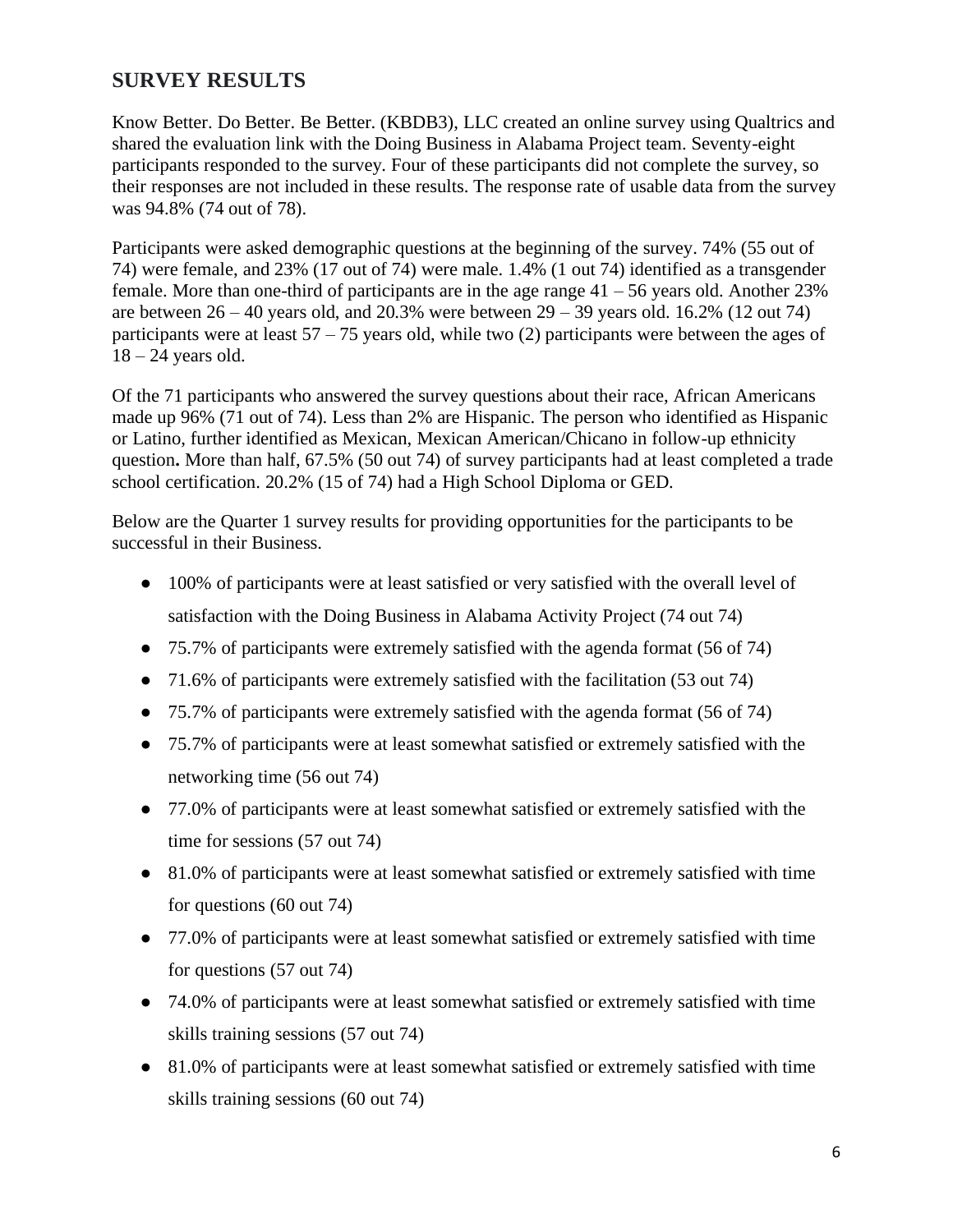# **APPENDIX**

**Table 1: GENDER IDENTITY**



| <b>Categories</b>                                 | <b>Frequency</b> | Percentage |
|---------------------------------------------------|------------------|------------|
| Female                                            | 55               | 74.3 %     |
| <b>Male</b>                                       | 17               | 23.0 %     |
| <b>Transgender Female</b>                         | $\mathbf{1}$     | $1.4\%$    |
| <b>Transgender Male</b>                           | $\boldsymbol{0}$ | $0.0\%$    |
| <b>Gender Variant / Non-</b><br><b>Conforming</b> | $\boldsymbol{0}$ | $0.0\%$    |
| <b>Not Listed</b>                                 | $\mathbf{1}$     | 1.4 $%$    |
| <b>Total</b>                                      | 74               | 100.0%     |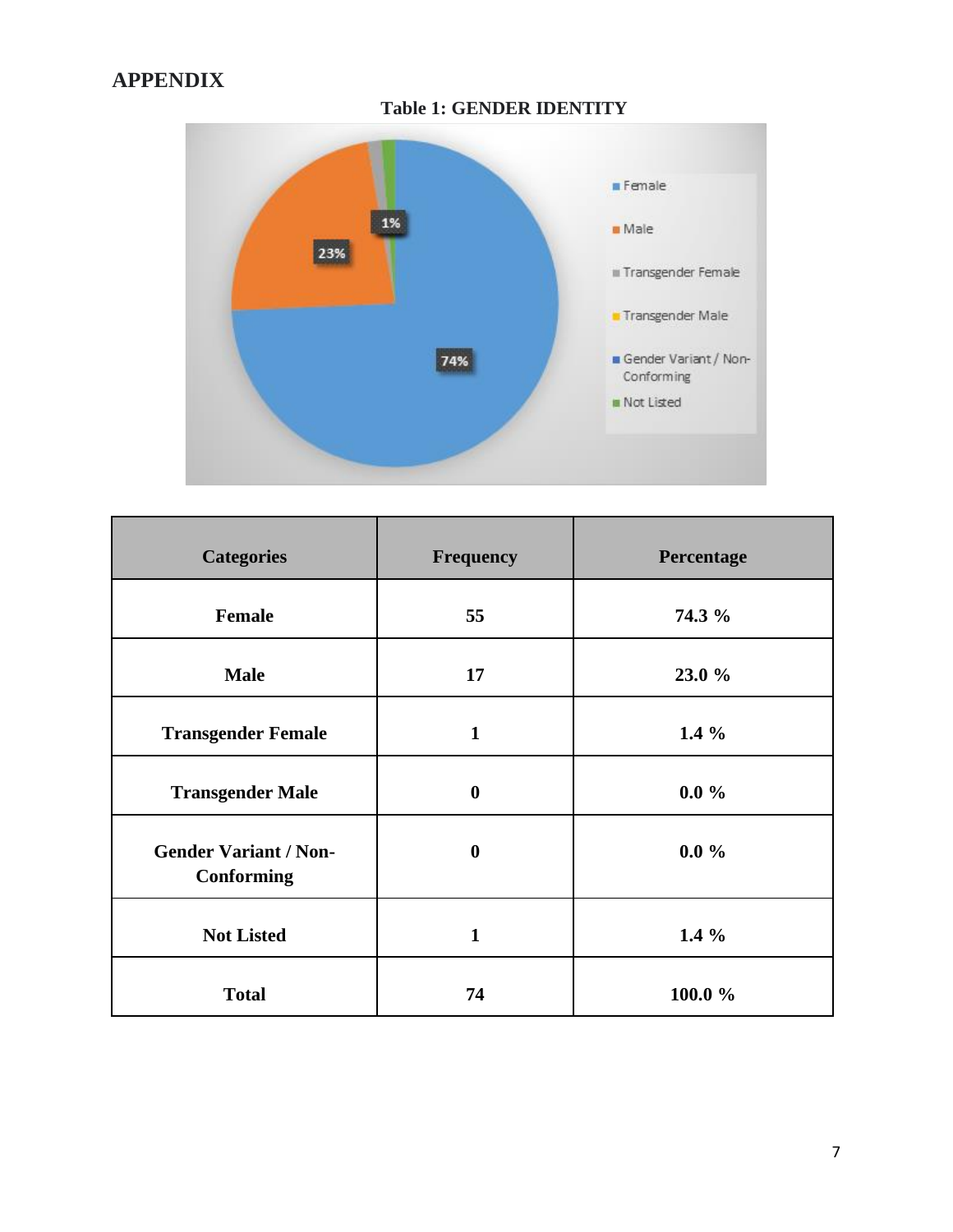## **Table 2: AGE RANGE**



| <b>Categories</b>               | <b>Frequency</b> | Percentage |
|---------------------------------|------------------|------------|
| $18 - 24$ years old: Gen Z      | $\overline{2}$   | $2.7\%$    |
| $29 - 39$ years old: Gen Y.2    | 15               | $20.3\%$   |
| 26 – 40 years old: Millennial   | 17               | 23.0 %     |
| $41 - 56$ years old: Gen X      | 28               | 37.8 %     |
| 57 - 75 years old: Baby Boomers | 12               | $16.2 \%$  |
| <b>Total</b>                    | 74               | 100.0 %    |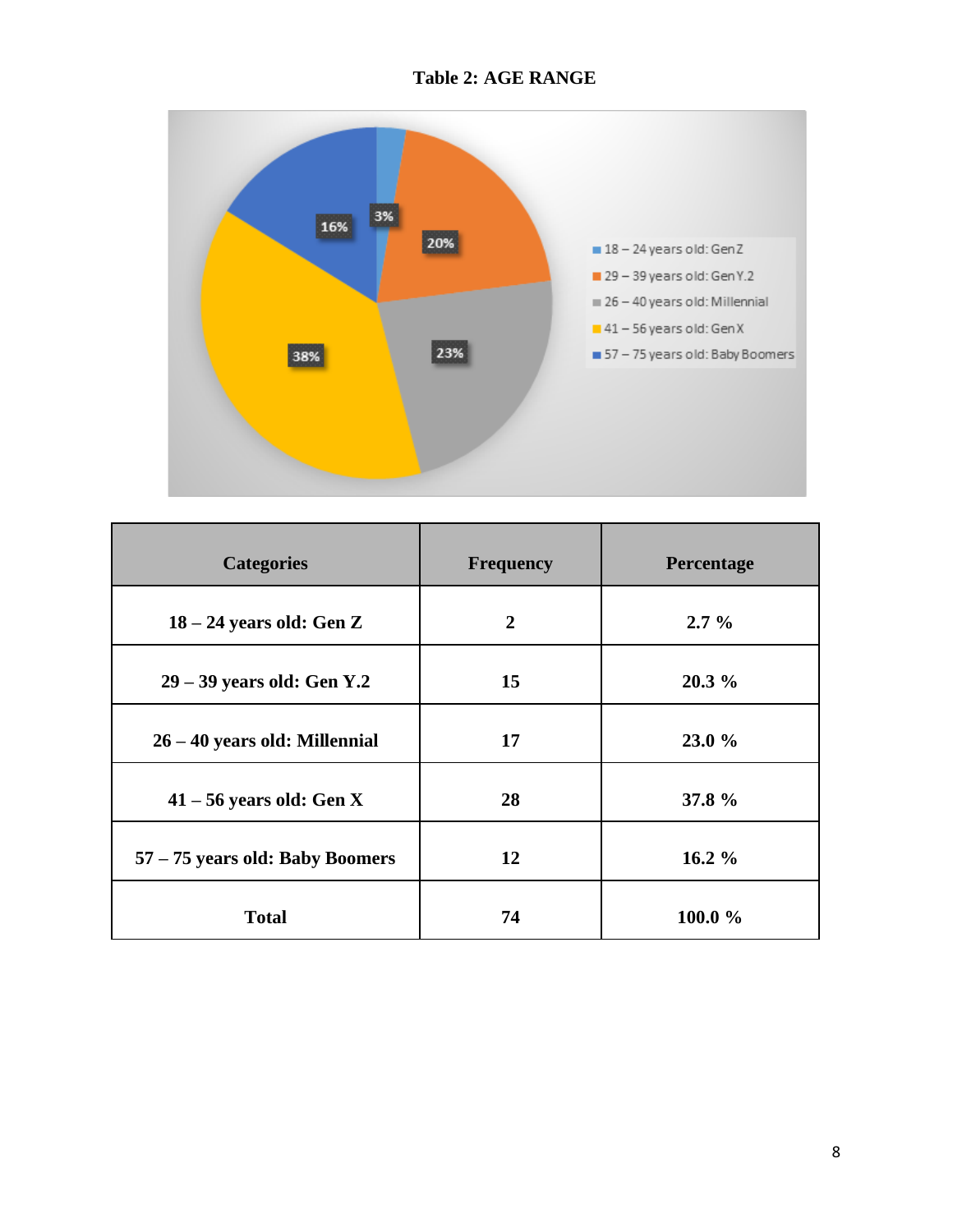

### **Table 3: RACIAL IDENTITY**

| <b>Categories</b>             | Frequency        | Percentage |
|-------------------------------|------------------|------------|
| <b>African American</b>       | 71               | 95.9%      |
| <b>Alaska Native</b>          | $\boldsymbol{0}$ | $0.0\%$    |
| <b>American Indian</b>        | $\boldsymbol{0}$ | $0.0 \%$   |
| <b>Asian</b>                  | $\bf{0}$         | $0.0\%$    |
| <b>Hispanic or Latino*</b>    | $\mathbf{1}$     | $1.4\%$    |
| <b>Native Hawaiian</b>        | $\bf{0}$         | $0.0 \%$   |
| <b>Other Pacific Islander</b> | $\bf{0}$         | $0.0\%$    |
| <b>Not Listed</b>             | $\overline{2}$   | $2.7\%$    |
| <b>White</b>                  | $\boldsymbol{0}$ | $0.0\%$    |
| <b>Total</b>                  | 74               | 100.0%     |

**\* The person who identified as Hispanic or Latino, further identified as Mexican, Mexican American/Chicano in followup ethnicity question.**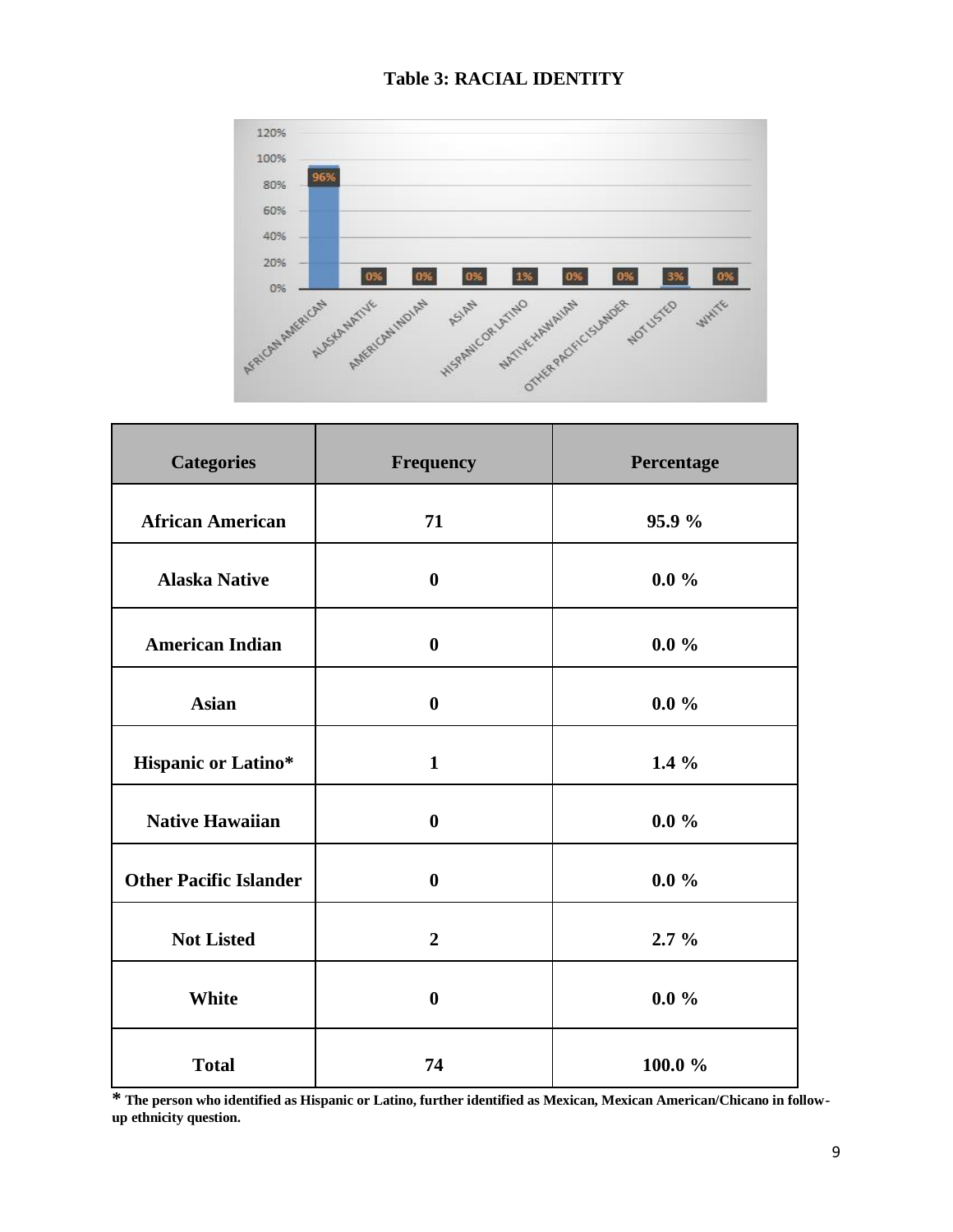

**Table 4: EDUCATION**

| <b>Categories</b>          | <b>Frequency</b>        | Percentage |
|----------------------------|-------------------------|------------|
| <b>GED</b>                 | $\overline{3}$          | 4.1 $%$    |
| <b>High School Diploma</b> | 12                      | 16.2 $%$   |
| <b>Trade School</b>        | $\overline{\mathbf{4}}$ | 5.4 %      |
| <b>Associate Degree</b>    | $\overline{2}$          | $2.7\%$    |
| <b>Bachelor's Degree</b>   | 22                      | 29.7 %     |
| <b>Master's Degree</b>     | 18                      | 24.3 %     |
| Ph.D. or higher            | $\overline{\mathbf{4}}$ | 5.4 %      |
| Not Listed*                | 9                       | 12.2 %     |
| <b>Total</b>               | 74                      | $100.0 \%$ |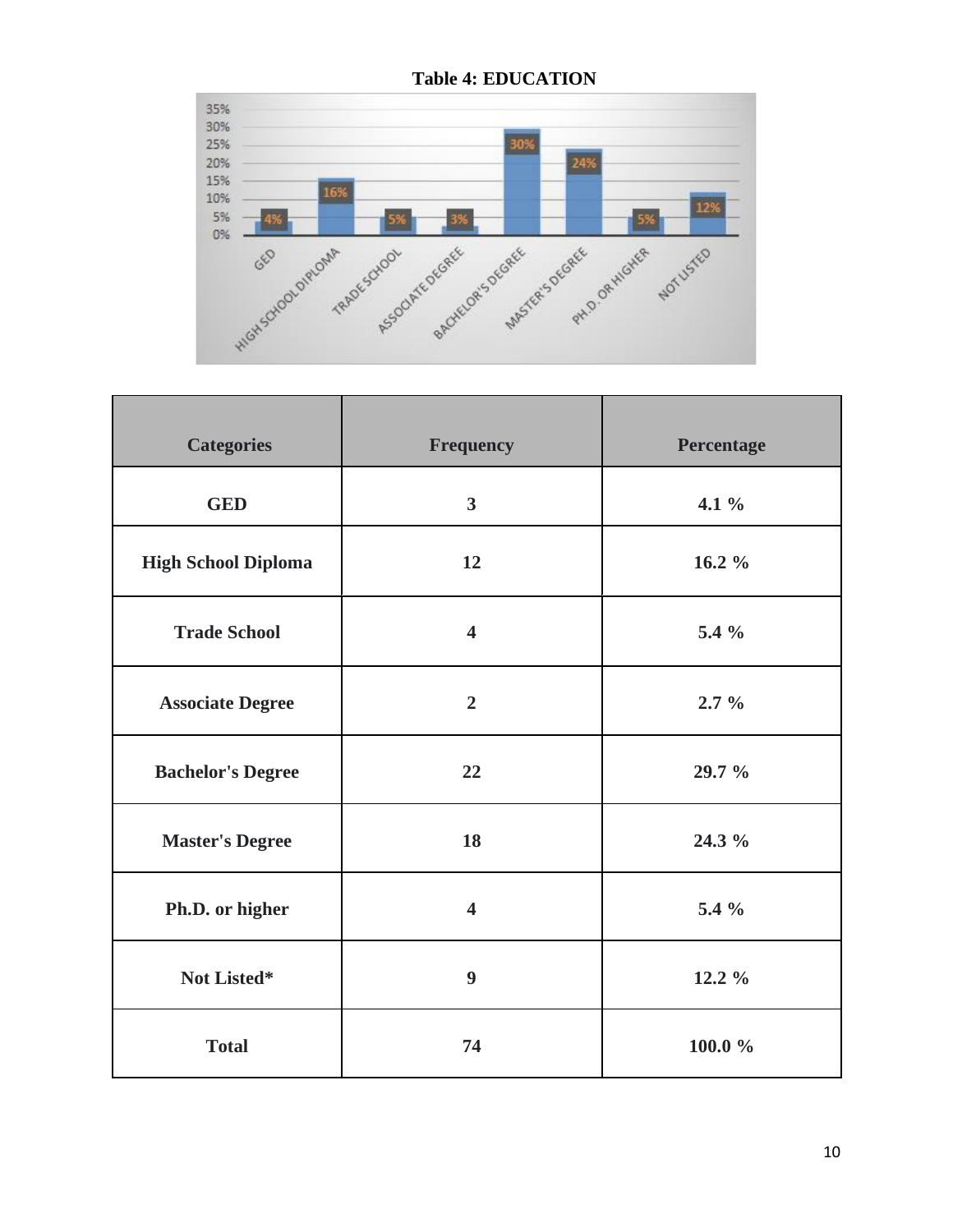

### **Table 5: BUSINESS IDENTITY**

| <b>Categories</b>           | <b>Frequency</b> | Percentage |
|-----------------------------|------------------|------------|
| <b>Small Business Owner</b> | 54               | 72.9 %     |
| <b>Church Leader</b>        | 1                | $1.4\%$    |
| <b>Entrepreneur</b>         | 13               | 17.6 %     |
| <b>Non-Profit</b>           | 6                | 8.1 %      |
| <b>Total</b>                | 74               | 100.0%     |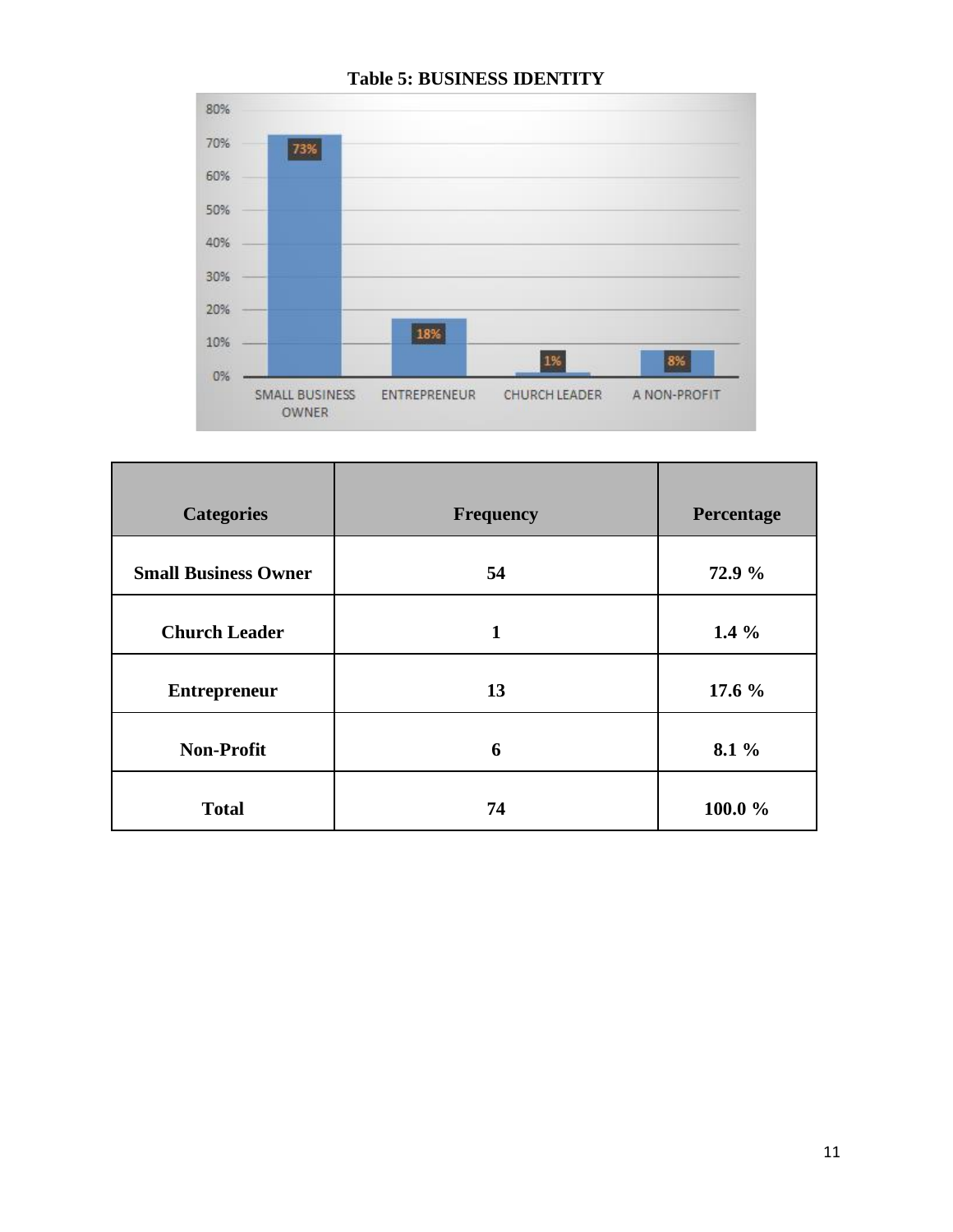## **Table 6: LICENSED BUSINESS**



| <b>Categories</b> | <b>Frequency</b> | Percentage |
|-------------------|------------------|------------|
| <b>Yes</b>        | 59               | 79.7 %     |
| N <sub>0</sub>    | 15               | $20.3\%$   |
| <b>Total</b>      | 74               | 100.0 %    |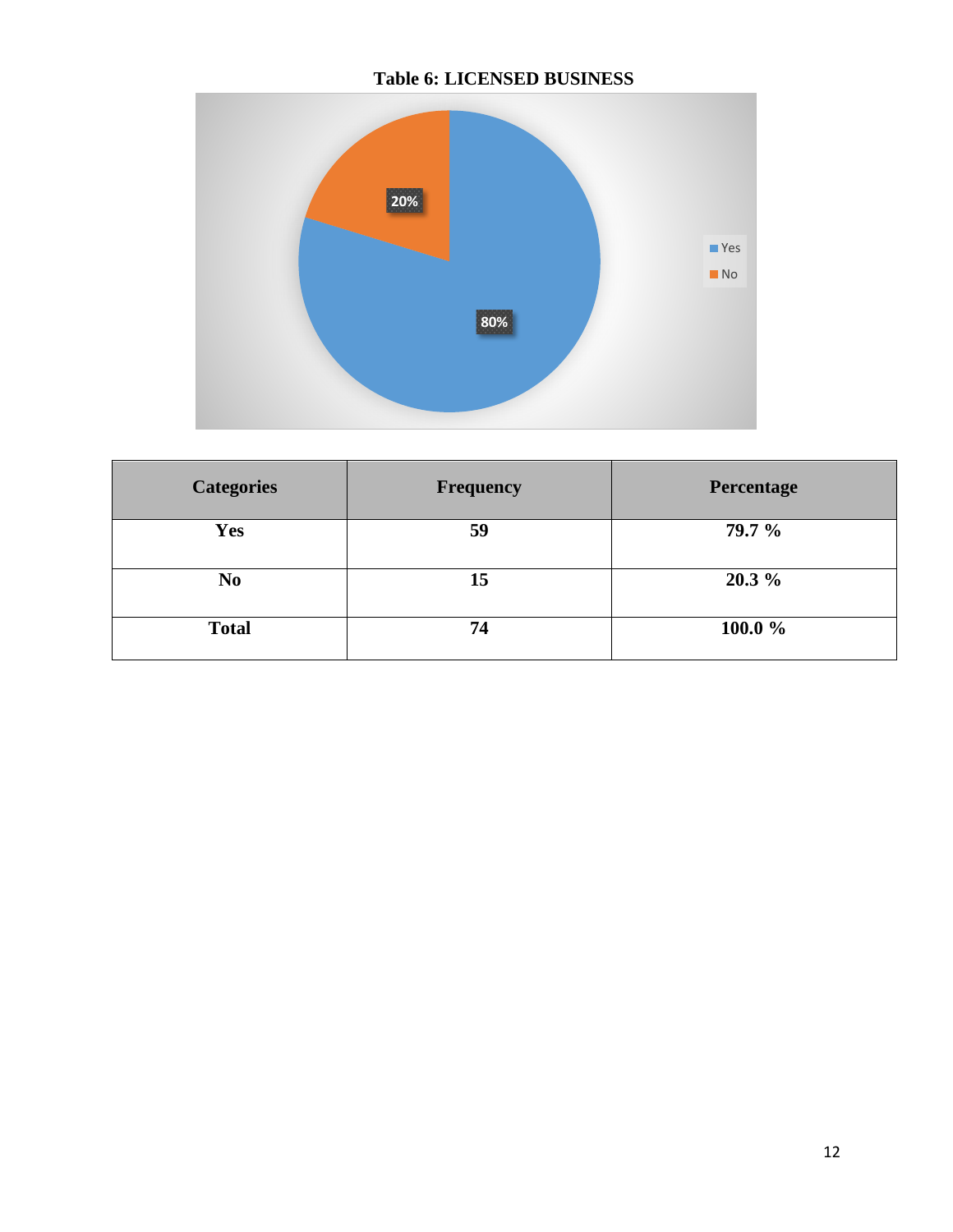# **Table 7: HOW COVID-19 CRISIS HAS IMPACTED BUSINESSES OR NONPROFITS**

| <b>Response</b>                                                                                                        | <b>Frequency of Response &gt;1</b> |
|------------------------------------------------------------------------------------------------------------------------|------------------------------------|
| All of the above - (LOSS OF REVENUE, DECREASED<br><b>OPERATIONS, LOSS OF STAFF, SPACE)</b>                             | 6                                  |
| A lot                                                                                                                  |                                    |
| Covid-19 has impacted our business more positively than<br>negatively. We have been able to revamp and make<br>changes |                                    |
| <b>Clientele</b>                                                                                                       |                                    |
| <b>Decrease in Operations</b>                                                                                          | 6                                  |
| <b>Decrease in Operations and Loss of Staff</b>                                                                        | $\boldsymbol{2}$                   |
| <b>Decrease in Operations and Change in Programming</b>                                                                |                                    |
| <b>Decrease in Operations and Loss of Revenue</b>                                                                      | 3                                  |
| Decrease in Revenue – (i.e., approximately 15%)                                                                        |                                    |
| <b>Decrease and Eliminated Face-to-Face with Clients</b>                                                               |                                    |
| <b>Loss of Profit/Revenue</b>                                                                                          | 11                                 |
| <b>Loss of Revenue and Clients</b>                                                                                     |                                    |
| <b>Loss of Revenue and Staff</b>                                                                                       |                                    |
| Had to close for over 2 months                                                                                         | $\overline{2}$                     |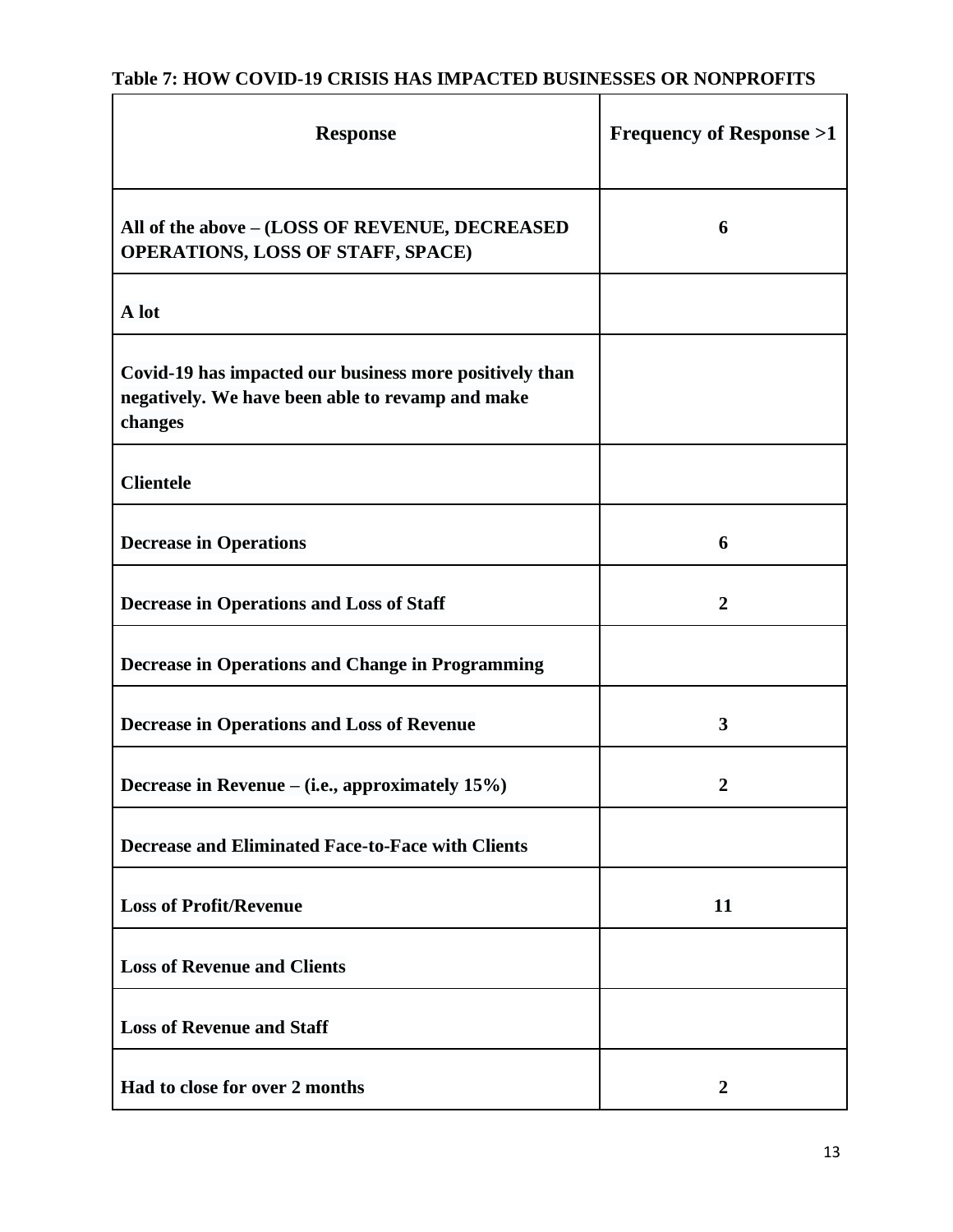| Startup of company/just getting started                                                                                                                                                                  | 3 |
|----------------------------------------------------------------------------------------------------------------------------------------------------------------------------------------------------------|---|
| Covid-19 helped to get name out there and bring in new<br>customers                                                                                                                                      |   |
| Cancelations of events led to incompletion of projected<br>custom garments for clients                                                                                                                   |   |
| Closed first business and restructured new online business                                                                                                                                               |   |
| Childcare business decreased as parents took children out<br>of daycare (fear of kids catching coronavirus) – lost<br>revenue. Not regained business and now it is hard to pay<br>bills and see doctors. |   |
| I was not able to open my business as expected due to<br><b>COVID</b> extended delivery timeframes.                                                                                                      |   |
| I'm no longer having in person appointments. Most<br>appointments are now virtual.                                                                                                                       |   |
| <b>Increased</b> it                                                                                                                                                                                      |   |
| <b>Slowed down my appointments</b>                                                                                                                                                                       |   |
| Lack of work due to not hosting Pop-up shop events                                                                                                                                                       |   |
| Not applicable                                                                                                                                                                                           | 3 |

\*COVID-19 presented challenges for many businesses. Many businesses saw a decrease in portions of their business either in operations, staff, clientele, and/or revenue. Some businesses were restructured; some had just begun and some closed for a period of time while some businesses saw growth and potential amid the pandemic. One participant summed up the challenges by referring to it as a snowball effect, impacting one aspect of business operation which leads to another and another and another.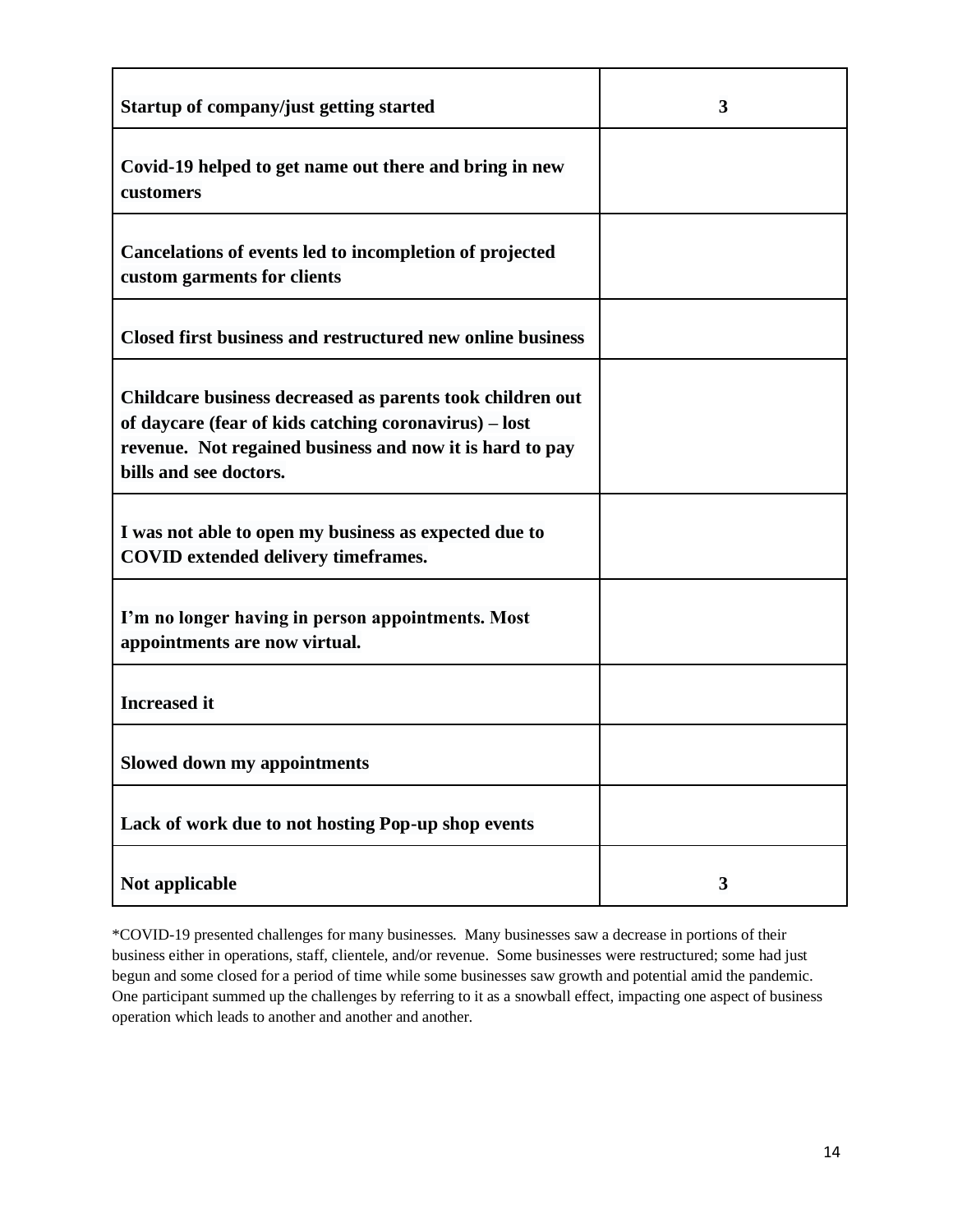

#### **Table 8: PARTICIPANTS 2020 BUSINESS REVENUE**

| <b>Categories</b>     | <b>Frequency</b>        | Percentage |
|-----------------------|-------------------------|------------|
| $0 - $10,000$         | 35                      | 47.3%      |
| $$10,001 - $25,000$   | 10                      | 13.5%      |
| $$25,001 - $50,000$   | 8                       | 10.8%      |
| $$50,001 - 100,000$   | 3                       | 4.1%       |
| $$100,001 - $200,000$ | $\overline{\mathbf{4}}$ | $5.4\%$    |
| \$200,001 - \$300,000 | $\boldsymbol{0}$        | $0.0\%$    |
| \$300,001 - \$400,000 | $\boldsymbol{0}$        | $0.0\%$    |
| \$400,001 - \$500,000 | $\mathbf{1}$            | 1.4%       |
| $$500,000+$           | $\mathbf{1}$            | 1.4%       |
| <b>Not Applicable</b> | 12                      | 16.2%      |
| <b>Total</b>          | 74                      | 100.0%     |
|                       |                         |            |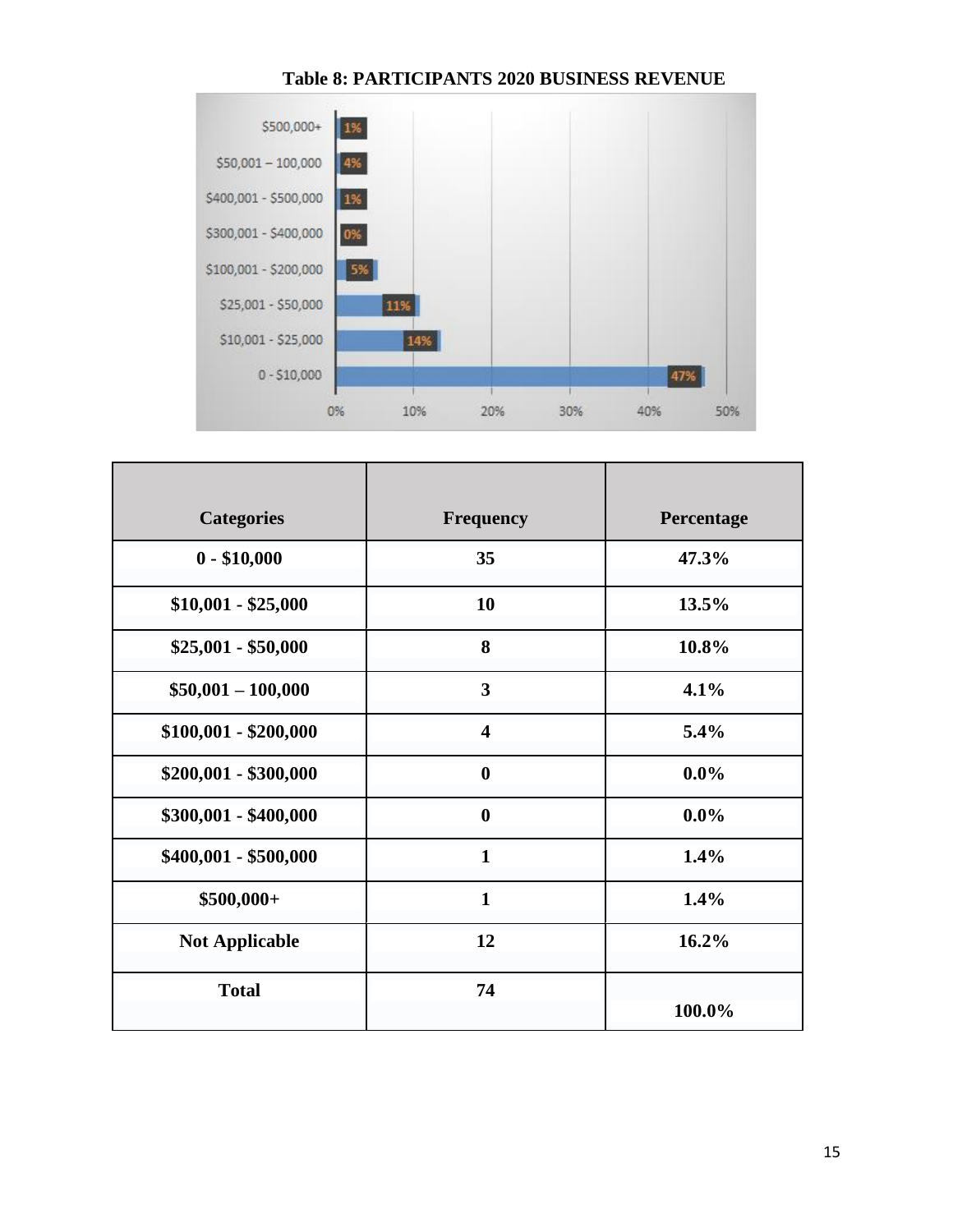## **Table 9: SATISFACTION WITH THE AGENDA (FORMAT PRESENTATIONS, CONCURRENT SESSIONS …)**



| <b>Categories</b>                     | Frequency    | Percentage |
|---------------------------------------|--------------|------------|
| <b>Somewhat</b><br>dissatisfied       | $\mathbf{1}$ | 1.4%       |
| <b>Extremely</b><br>dissatisfied      | $\mathbf{1}$ | 1.4%       |
| Neither satisfied nor<br>dissatisfied | 6            | 8.1%       |
| <b>Extremely satisfied</b>            | 56           | 75.7%      |
| <b>Somewhat satisfied</b>             | 10           | 13.5%      |
| <b>Total</b>                          | 74           | 100.0%     |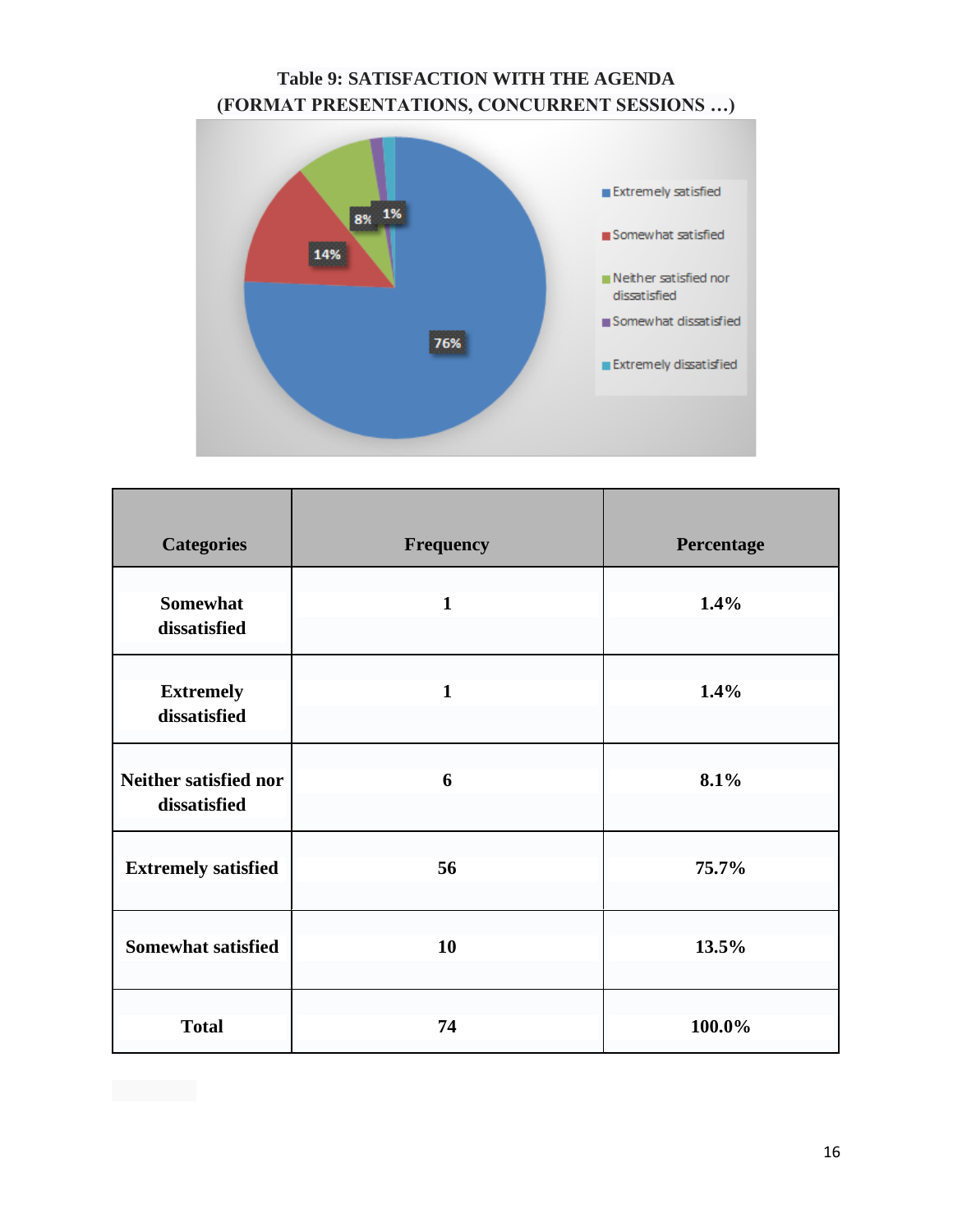## **Table 10: FACILITATION**



| <b>Categories</b>                            | <b>Frequency</b>        | Percentage |
|----------------------------------------------|-------------------------|------------|
| No response                                  | 8                       | 10.8%      |
| <b>Somewhat dissatisfied</b>                 | $\mathbf{1}$            | 1.4%       |
| <b>Extremely dissatisfied</b>                | $\mathbf{1}$            | 1.4%       |
| <b>Neither satisfied nor</b><br>dissatisfied | $\overline{\mathbf{4}}$ | 5.4%       |
| <b>Somewhat satisfied</b>                    | 7                       | 9.5%       |
| <b>Extremely satisfied</b>                   | 53                      | 71.6%      |
| <b>Total</b>                                 | 74                      | 100.0%     |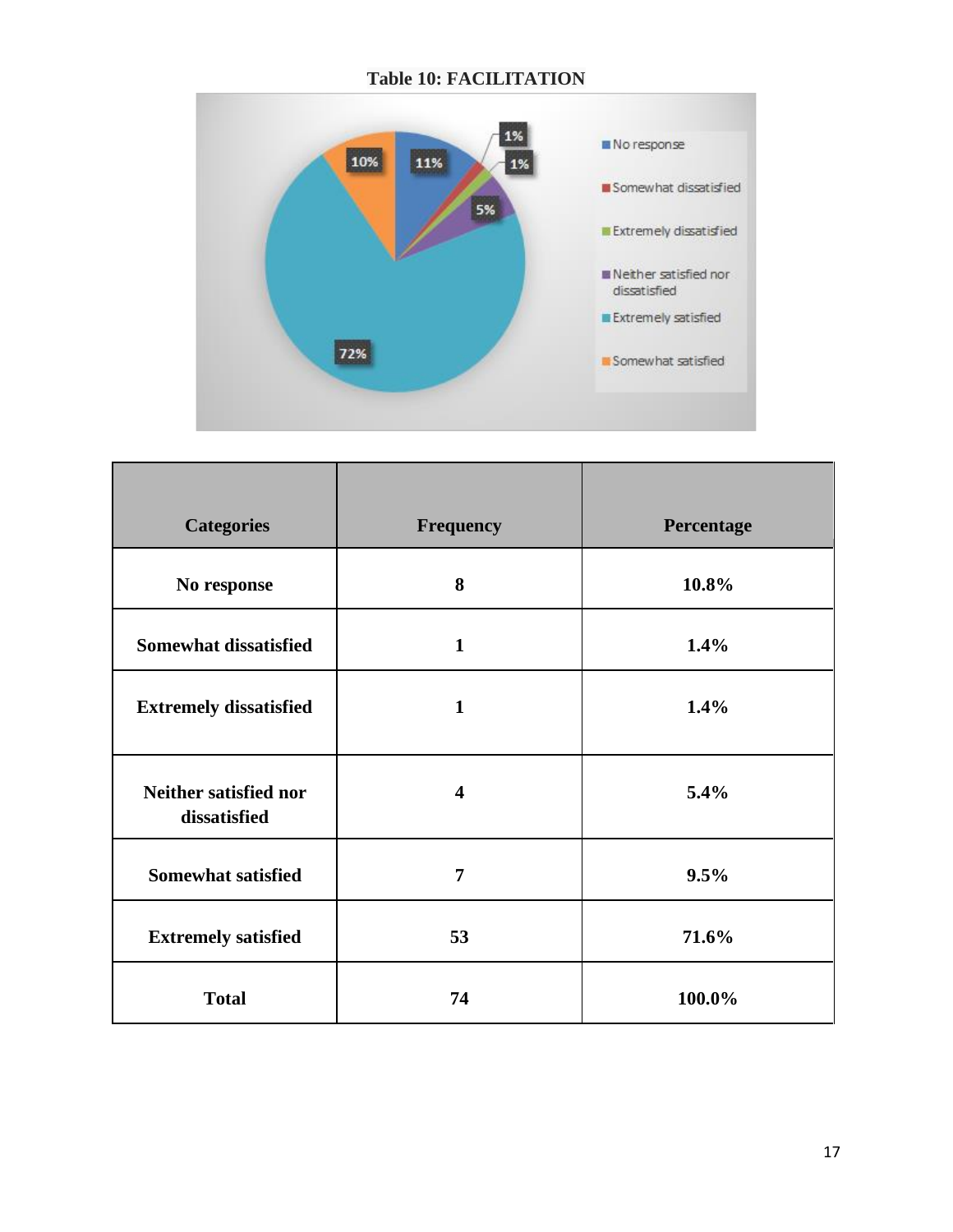

| <b>Categories</b>                     | <b>Frequency</b> | Percentage |
|---------------------------------------|------------------|------------|
| No response                           | 3                | 4.1%       |
| <b>Somewhat dissatisfied</b>          | $\overline{2}$   | 2.7%       |
| <b>Extremely dissatisfied</b>         | $\mathbf{1}$     | 1.4%       |
| Neither satisfied nor<br>dissatisfied | 12               | 16.2%      |
| <b>Somewhat satisfied</b>             | 11               | 14.9%      |
| <b>Extremely satisfied</b>            | 45               | 60.8%      |
| <b>Total</b>                          | 74               | 100.0%     |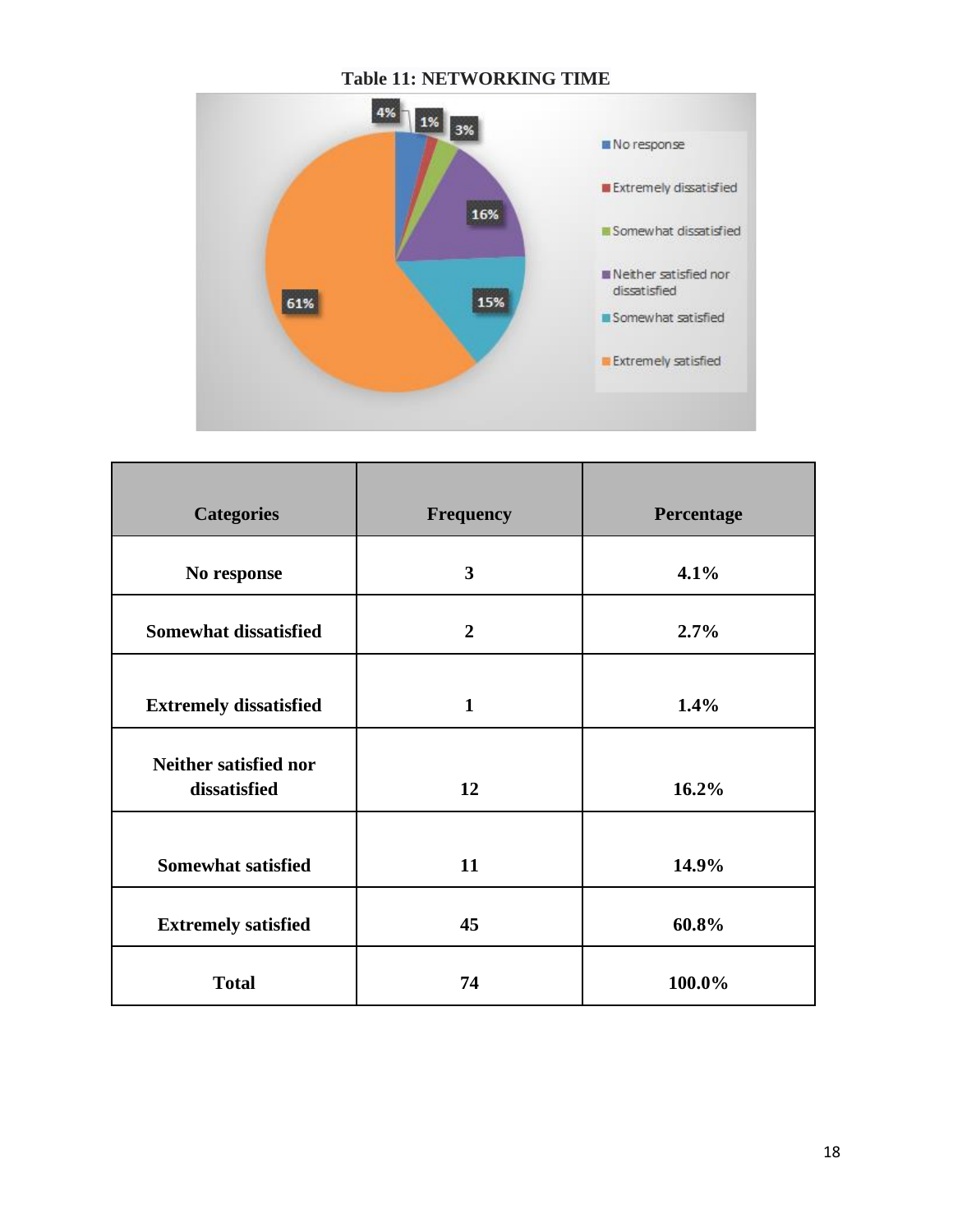## **Table 12: TIME FOR QUESTIONS**



| <b>Categories</b>                            | Frequency        | Percentage |
|----------------------------------------------|------------------|------------|
|                                              |                  |            |
| No response                                  | 8                | 10.8%      |
| <b>Somewhat dissatisfied</b>                 | $\boldsymbol{0}$ | $0.0\%$    |
| <b>Extremely dissatisfied</b>                | $\mathbf{1}$     | 1.3%       |
| <b>Neither satisfied nor</b><br>dissatisfied | 5                | 6.7%       |
| <b>Somewhat satisfied</b>                    | 13               | 17.6%      |
| <b>Extremely satisfied</b>                   | 47               | 63.5%      |
| <b>Total</b>                                 | 74               | 100%       |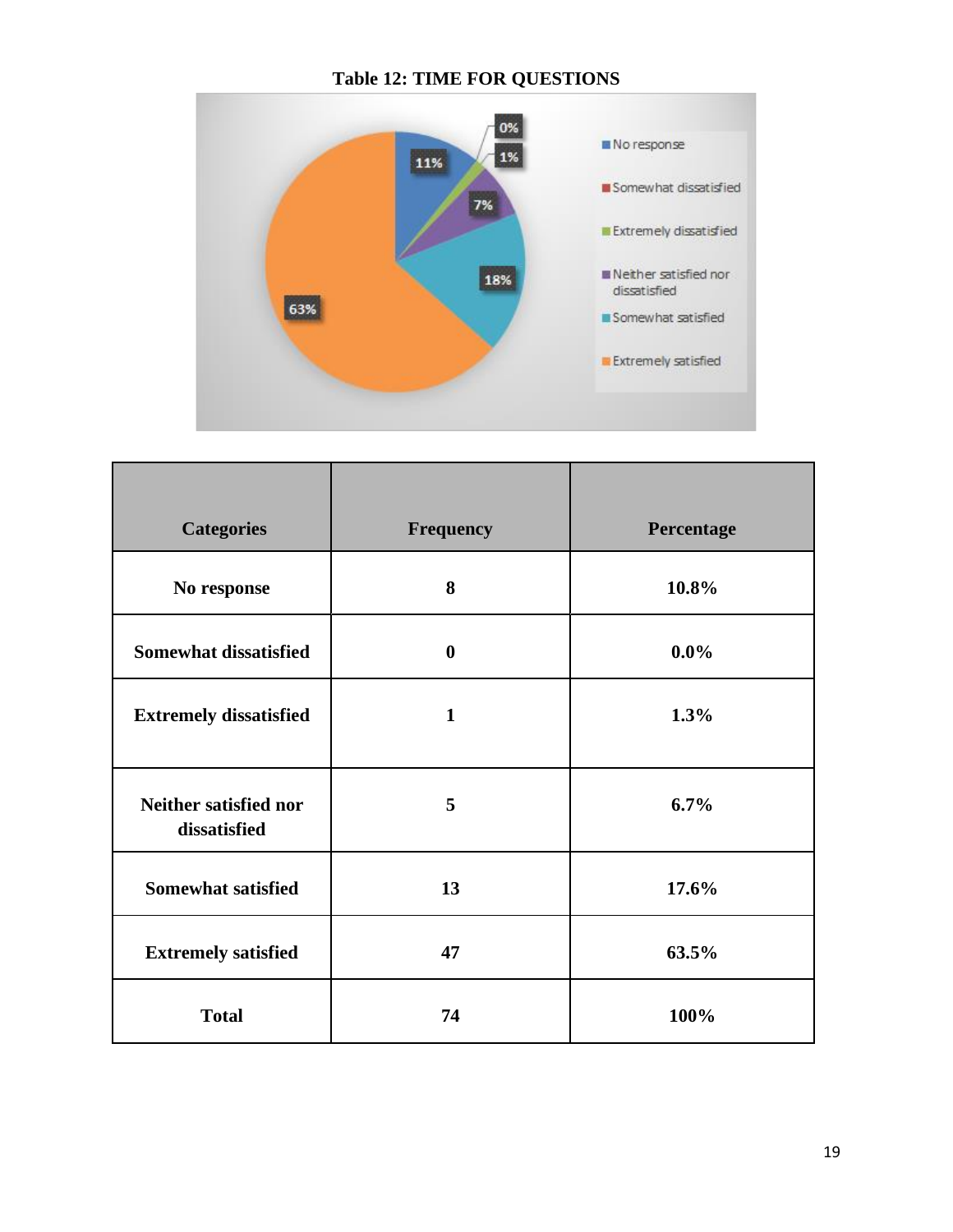



| <b>Categories</b>                     | <b>Frequency</b> | Percentage |
|---------------------------------------|------------------|------------|
| <b>No Response</b>                    | $\overline{7}$   | 9.4%       |
| <b>Somewhat dissatisfied</b>          | $\overline{2}$   | $4.0\%$    |
| <b>Extremely dissatisfied</b>         | $\mathbf{1}$     | 1.3%       |
| Neither satisfied nor<br>dissatisfied | $\overline{7}$   | 9.4%       |
| <b>Somewhat satisfied</b>             | 12               | 16.2%      |
| <b>Extremely satisfied</b>            | 45               | 60.8%      |
| <b>Total</b>                          | 74               | 100%       |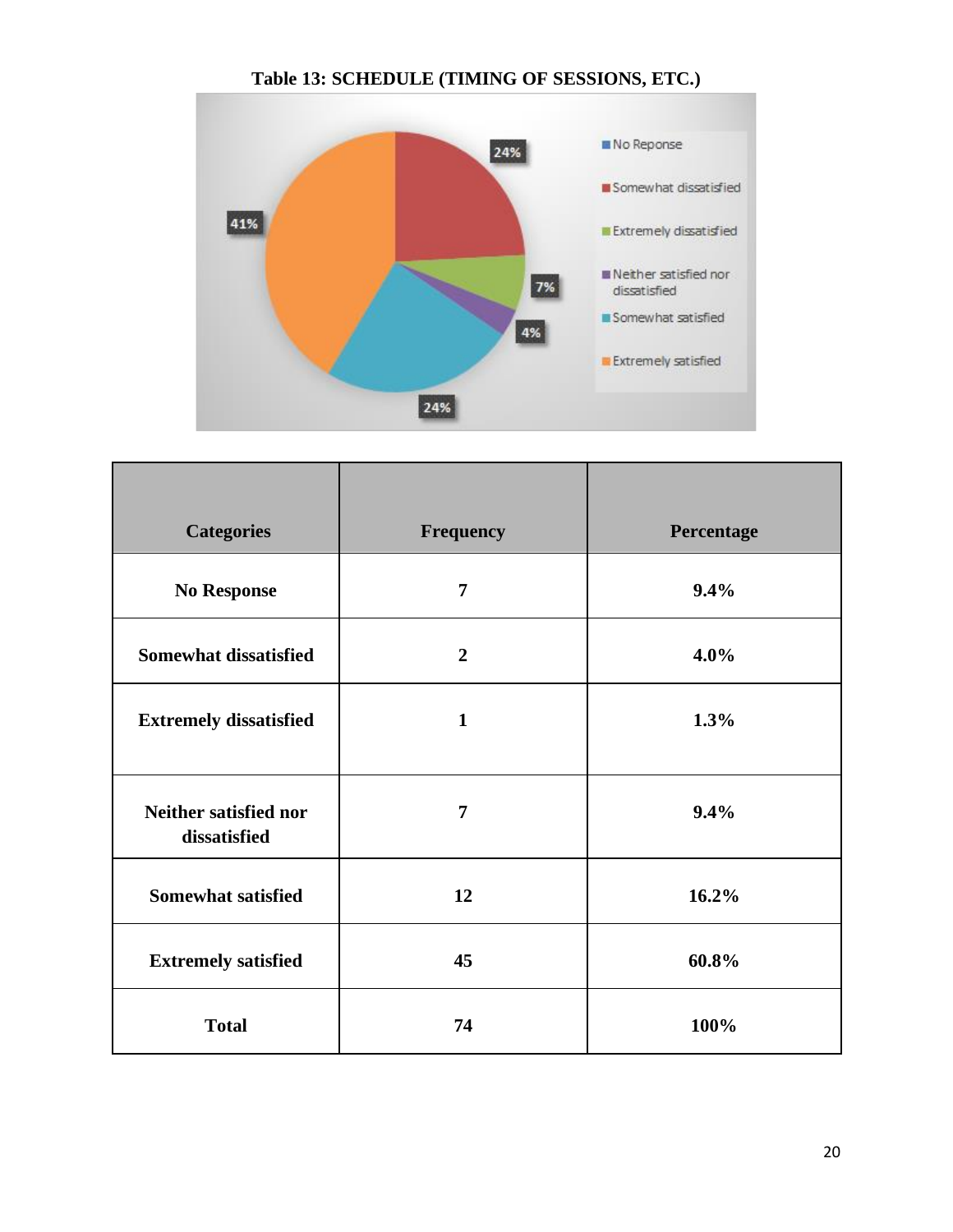

#### **Table 14: TAKE HOME RESOURCES**

| <b>Categories</b>                            | Frequency      | Percentage |
|----------------------------------------------|----------------|------------|
| No response                                  | 6              | 8.1%       |
| <b>Somewhat dissatisfied</b>                 | $\overline{2}$ | 2.7%       |
| <b>Extremely Dissatisfied</b>                | $\mathbf{1}$   | 1.4%       |
| <b>Neither satisfied nor</b><br>dissatisfied | 8              | 10.8%      |
| <b>Somewhat satisfied</b>                    | 16             | 21.6%      |
| <b>Extremely satisfied</b>                   | 41             | 55.4%      |
| <b>Total</b>                                 | 74             | 100.0%     |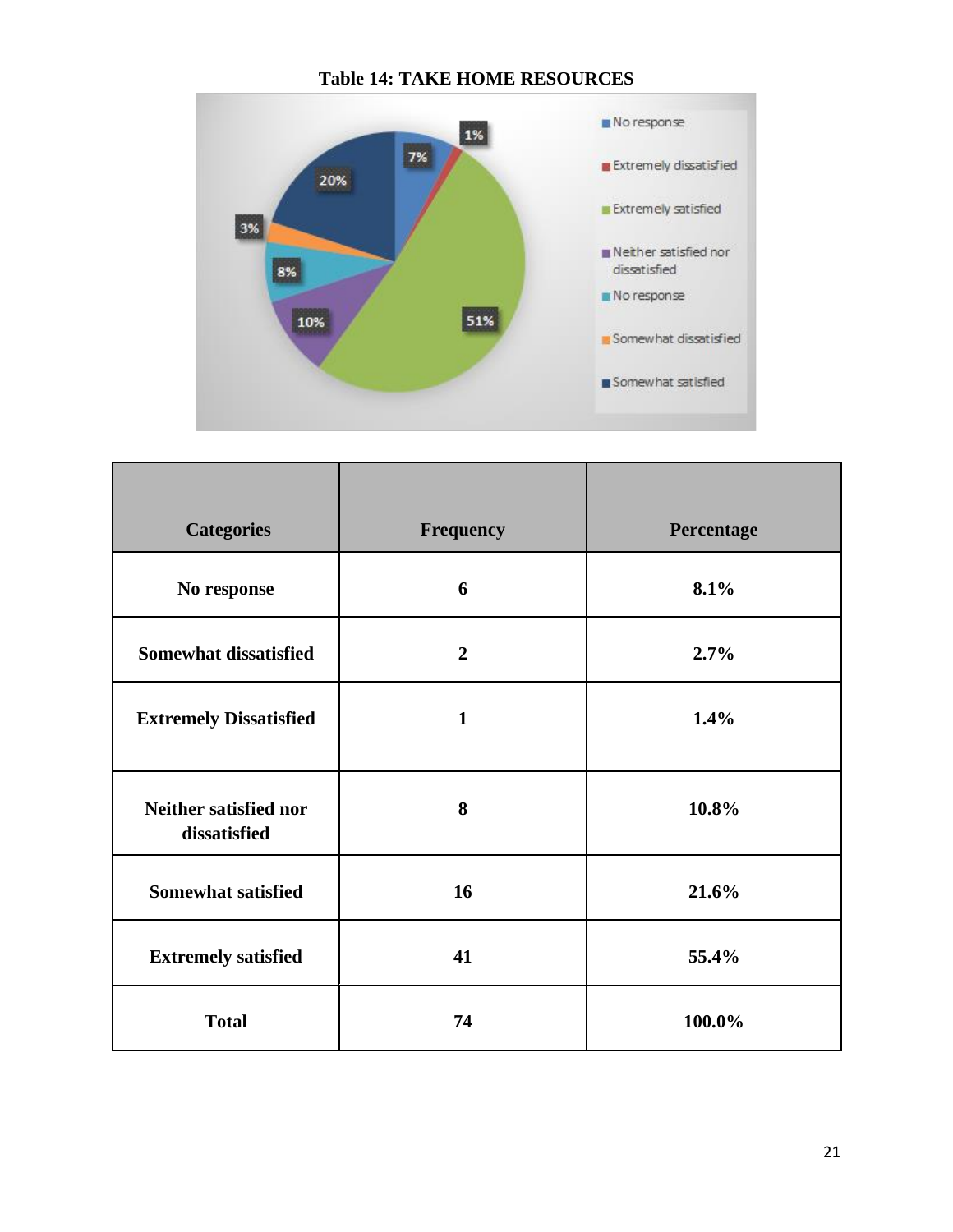

| <b>Categories</b>                     | Frequency      | Percentage |
|---------------------------------------|----------------|------------|
| No response                           | 5              | 6.8%       |
| <b>Somewhat dissatisfied</b>          | $\overline{2}$ | 2.7%       |
| <b>Extremely dissatisfied</b>         | 1              | 1.4%       |
| Neither satisfied nor<br>dissatisfied | 11             | 14.9%      |
| <b>Somewhat satisfied</b>             | 9              | 12.2%      |
| <b>Extremely satisfied</b>            | 46             | 62.2%      |
| <b>Total</b>                          | 74             | 100.0%     |

**Table 15: SKILLS TRAINING SESSIONS**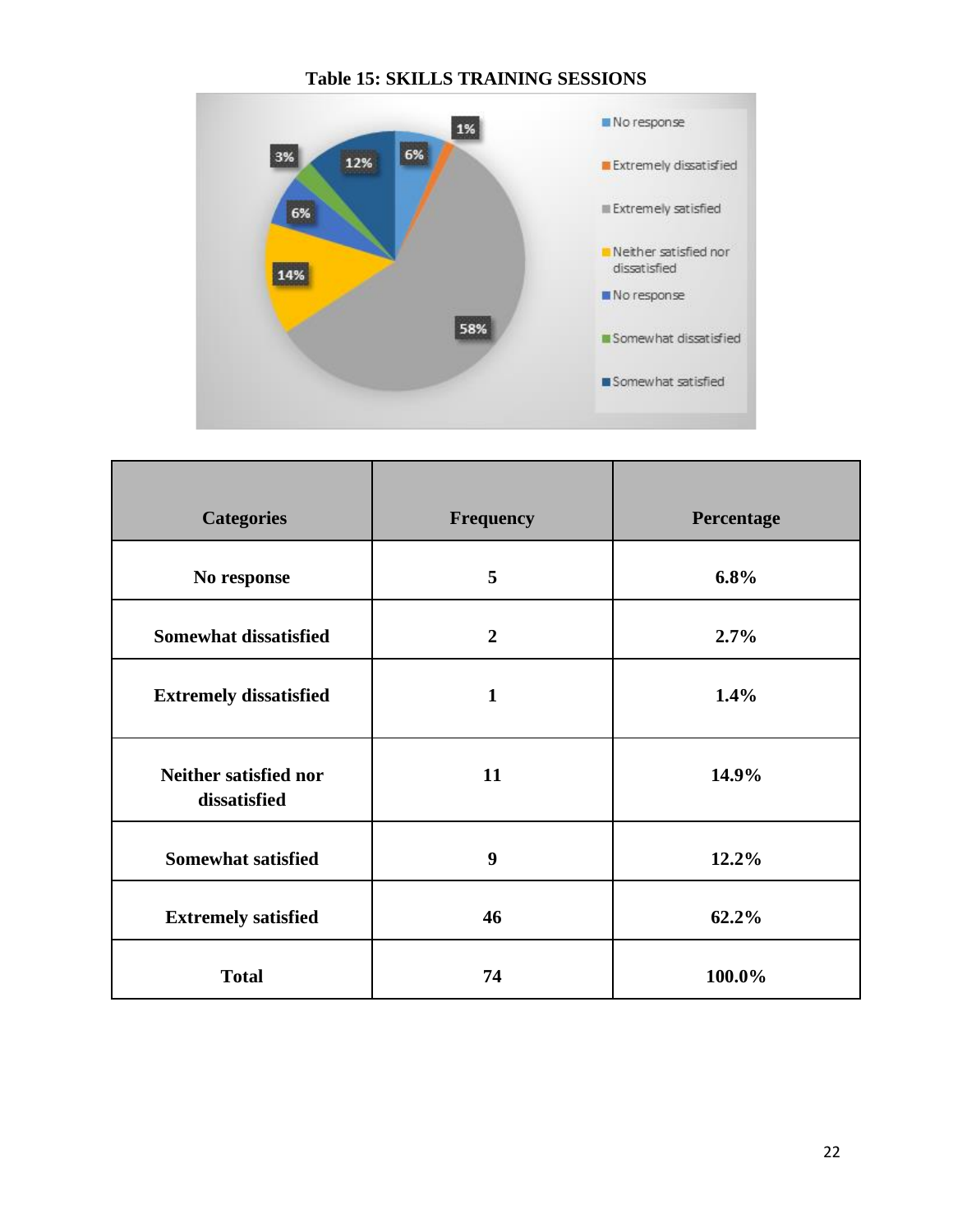

| <b>Categories</b>                     | <b>Frequency</b> | Percentage |
|---------------------------------------|------------------|------------|
| No response                           | 6                | 8.1%       |
| <b>Somewhat dissatisfied</b>          | $\overline{2}$   | 2.7%       |
| <b>Extremely dissatisfied</b>         | $\mathbf{1}$     | 1.4%       |
| Neither satisfied nor<br>dissatisfied | 5                | 6.8%       |
| <b>Somewhat satisfied</b>             | 11               | 14.9%      |
| <b>Extremely satisfied</b>            | 49               | 66.2%      |
| <b>Total</b>                          | 74               | 100.0%     |

#### **Table 16: KEYNOTE PRESENTATIONS**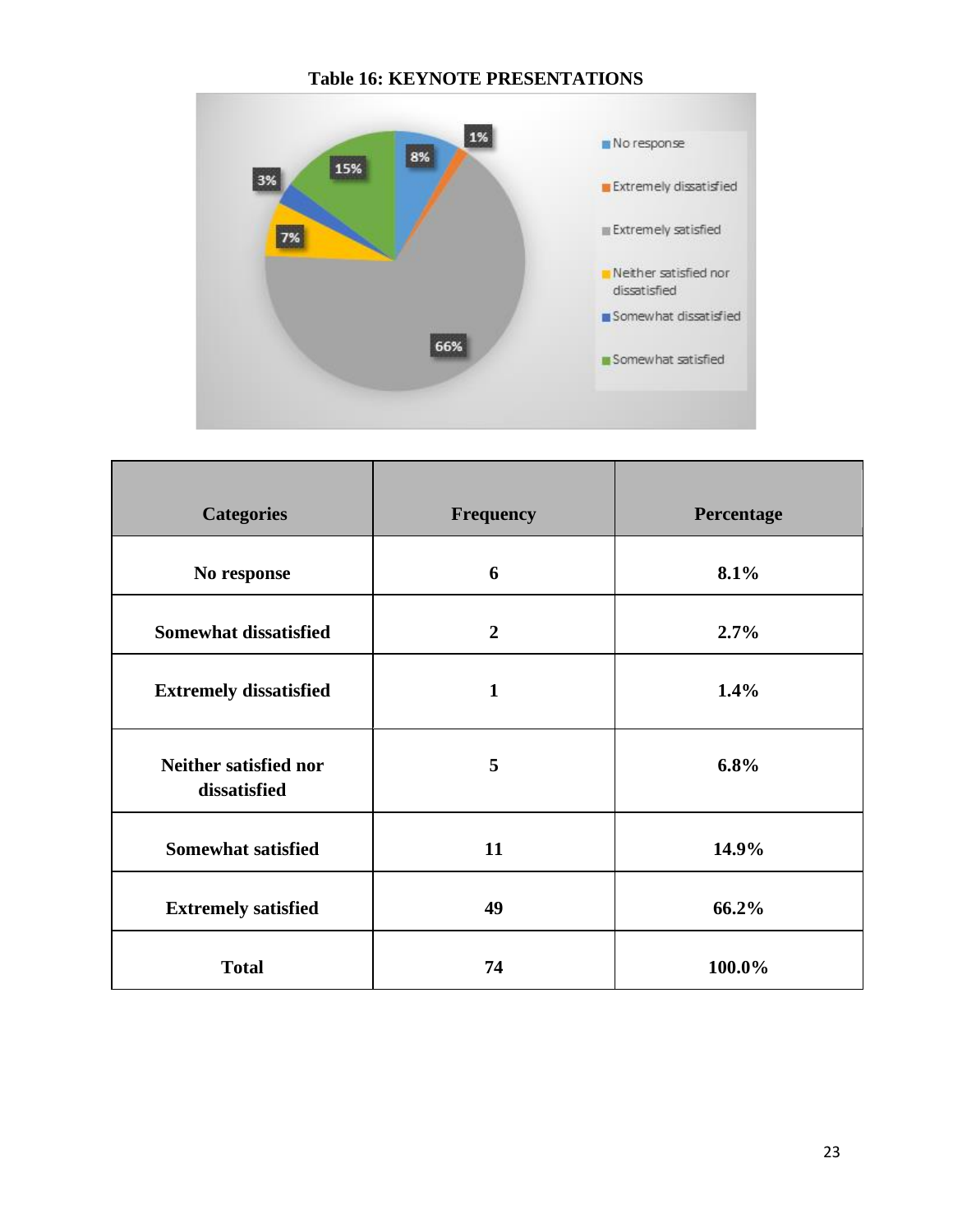

#### **Table 17: SMALL GROUP SESSIONS/WORKSHOPS**

| <b>Categories</b>                     | Frequency               | Percentage |
|---------------------------------------|-------------------------|------------|
| No response                           | $\overline{\mathbf{4}}$ | 5.4%       |
| <b>Somewhat dissatisfied</b>          | $\overline{\mathbf{4}}$ | 5.4%       |
| <b>Extremely dissatisfied</b>         | $\mathbf{1}$            | 1.4%       |
| Neither satisfied nor<br>dissatisfied | 12                      | 16.2%      |
| <b>Somewhat satisfied</b>             | 11                      | 14.9%      |
| <b>Extremely satisfied</b>            | 42                      | 56.8%      |
| <b>Total</b>                          | 74                      | 100.0%     |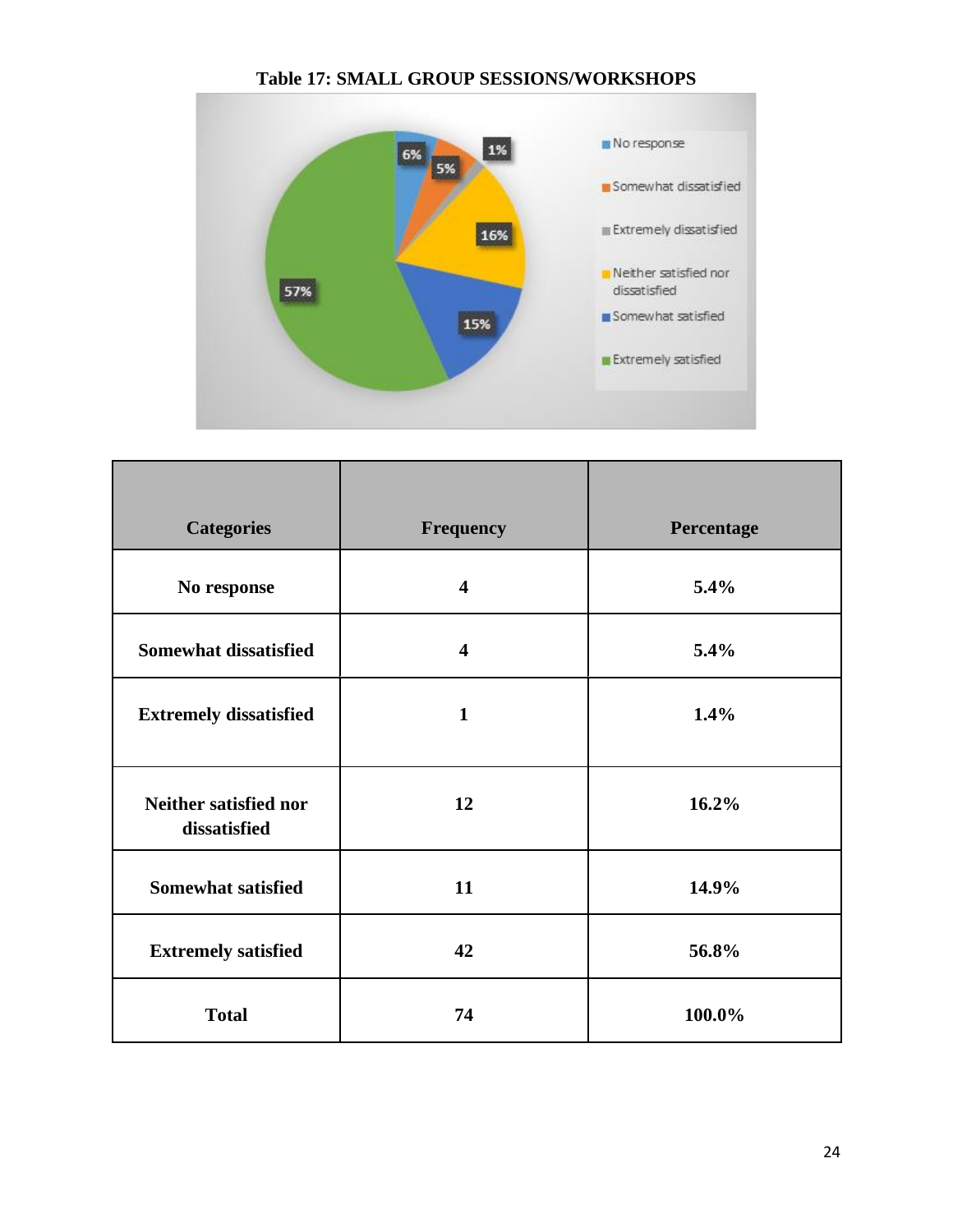

**Table 18: SATISFACTION WITH THE DBIA ACTIVITY PROJECT**

| <b>Categories</b>     | <b>Frequency</b> | Percentage |
|-----------------------|------------------|------------|
| Very dissatisfied     | $\bf{0}$         | $0.0\%$    |
| <b>Dissatisfied</b>   | $\boldsymbol{0}$ | $0.0\%$    |
| <b>Very satisfied</b> | 53               | 71.6%      |
| <b>Satisfied</b>      | 21               | 28.4%      |
| <b>Total</b>          | 74               | 100.0%     |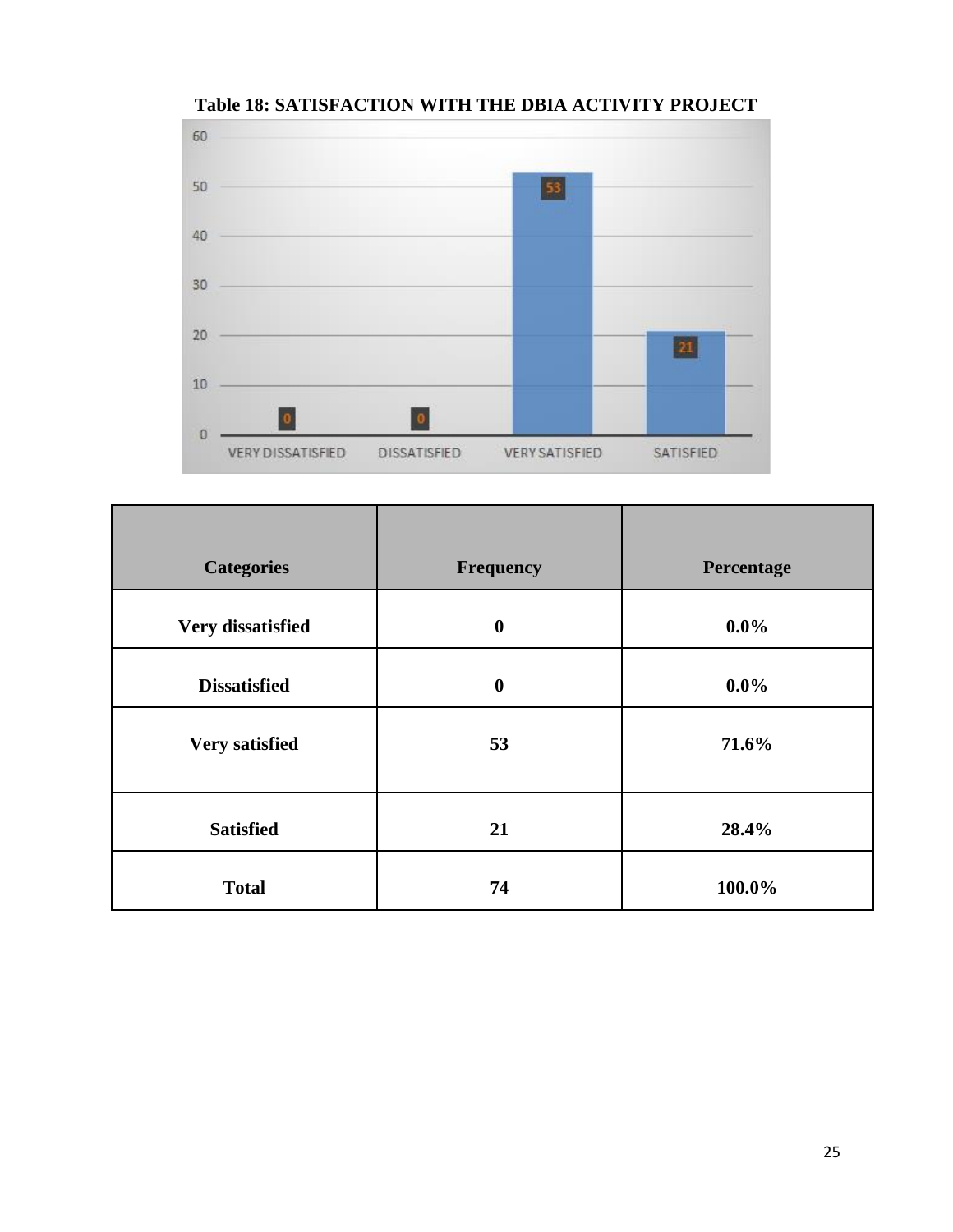| <b>Response</b>                              | <b>Frequency of Response &gt;1</b> |
|----------------------------------------------|------------------------------------|
| <b>CPA</b>                                   |                                    |
| <b>None/Not Applicable</b>                   | 8                                  |
| <b>Bidding on Grants/Bid Packages/ RFPs</b>  | $\overline{\mathbf{4}}$            |
| <b>Business Funding</b>                      | 6                                  |
| <b>Business Coaching - Finances</b>          | 5                                  |
| <b>Business Plan</b>                         | 9                                  |
| <b>Business License</b>                      | $\overline{2}$                     |
| <b>Business Tax Advice</b>                   | $\boldsymbol{2}$                   |
| <b>Business Mentoring</b>                    | $\mathbf{3}$                       |
| <b>Business Organization and Development</b> | $\boldsymbol{2}$                   |
| <b>Business Structure</b>                    |                                    |
| <b>Federal Contracting</b>                   |                                    |
| <b>Growing Business</b>                      | $\overline{\mathbf{4}}$            |
| <b>Review Model Suggestions</b>              |                                    |

## **Table 19: DBIA PARTICIPANT IMMEDIATE NEEDS**

 $\mathbf{r}$ 

ī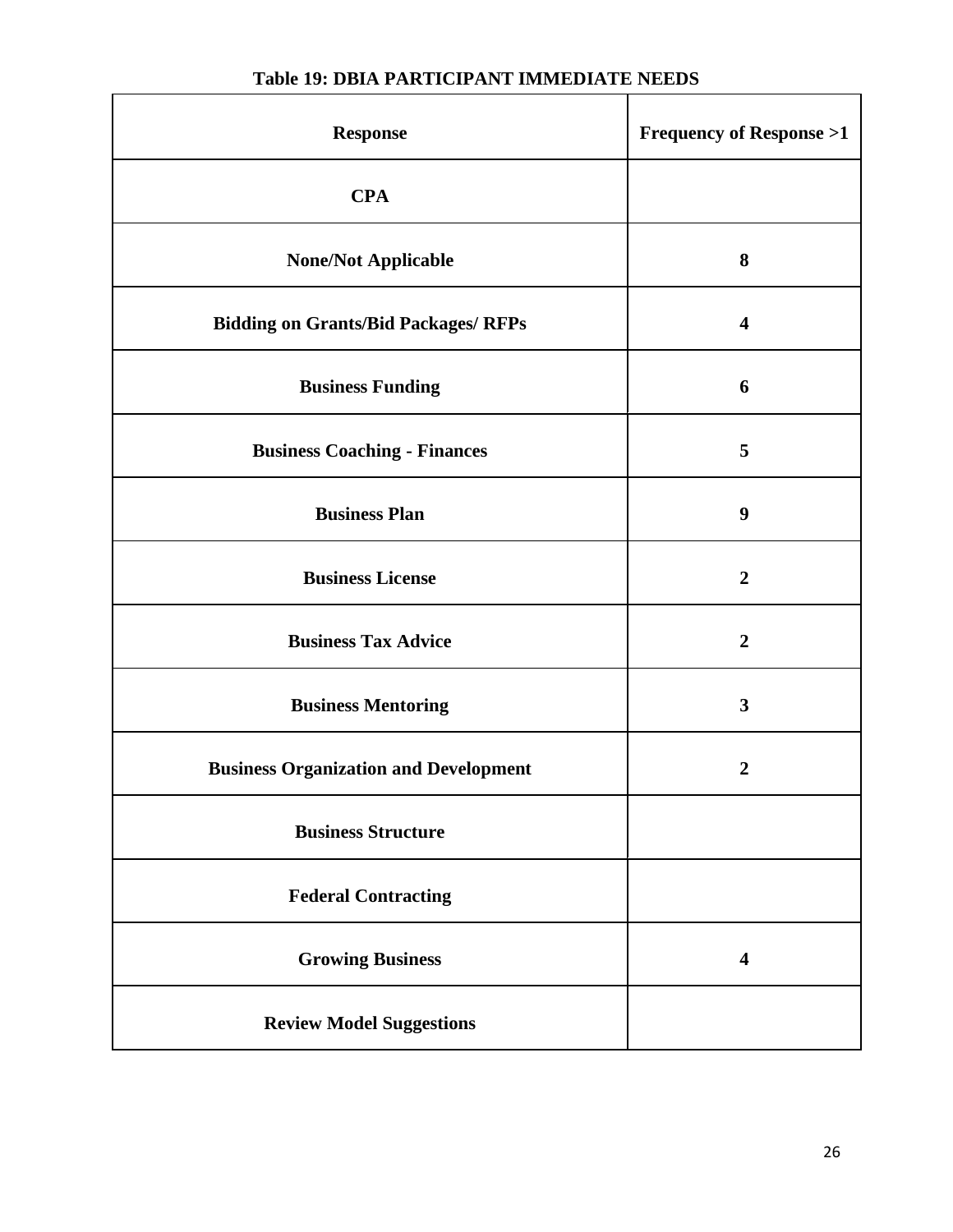| <b>Capital to Grow Start-up Business/Retrofit/Re-Launch</b>                                                                                | 6                |
|--------------------------------------------------------------------------------------------------------------------------------------------|------------------|
| Legal Guidance - legalize business, complete paperwork                                                                                     | 3                |
| <b>Team Building</b>                                                                                                                       | $\boldsymbol{2}$ |
| How to help with [COVID] related impact and losses                                                                                         |                  |
| <b>Human Resources/Staff Acquisition</b>                                                                                                   | $\overline{2}$   |
| <b>Marketing/Advertising/Social Media</b>                                                                                                  | 5                |
| <b>Website Assistance</b>                                                                                                                  |                  |
| <b>Networking</b>                                                                                                                          |                  |
| <b>Strategic Planning and Implementation of Policies</b>                                                                                   |                  |
| <b>Getting Started in Real Estate Investing</b>                                                                                            |                  |
| Support with creating a digital marketing plan and possible<br>guidance /revenue to develop a mobile health app                            |                  |
| <b>Tentative Monthly Calendar of Events (online webinars,</b><br>classes, boot camps, etc.) that could be sent out to the<br>participants. |                  |
| Directory of the Programs and Businesses Available through<br>Program                                                                      |                  |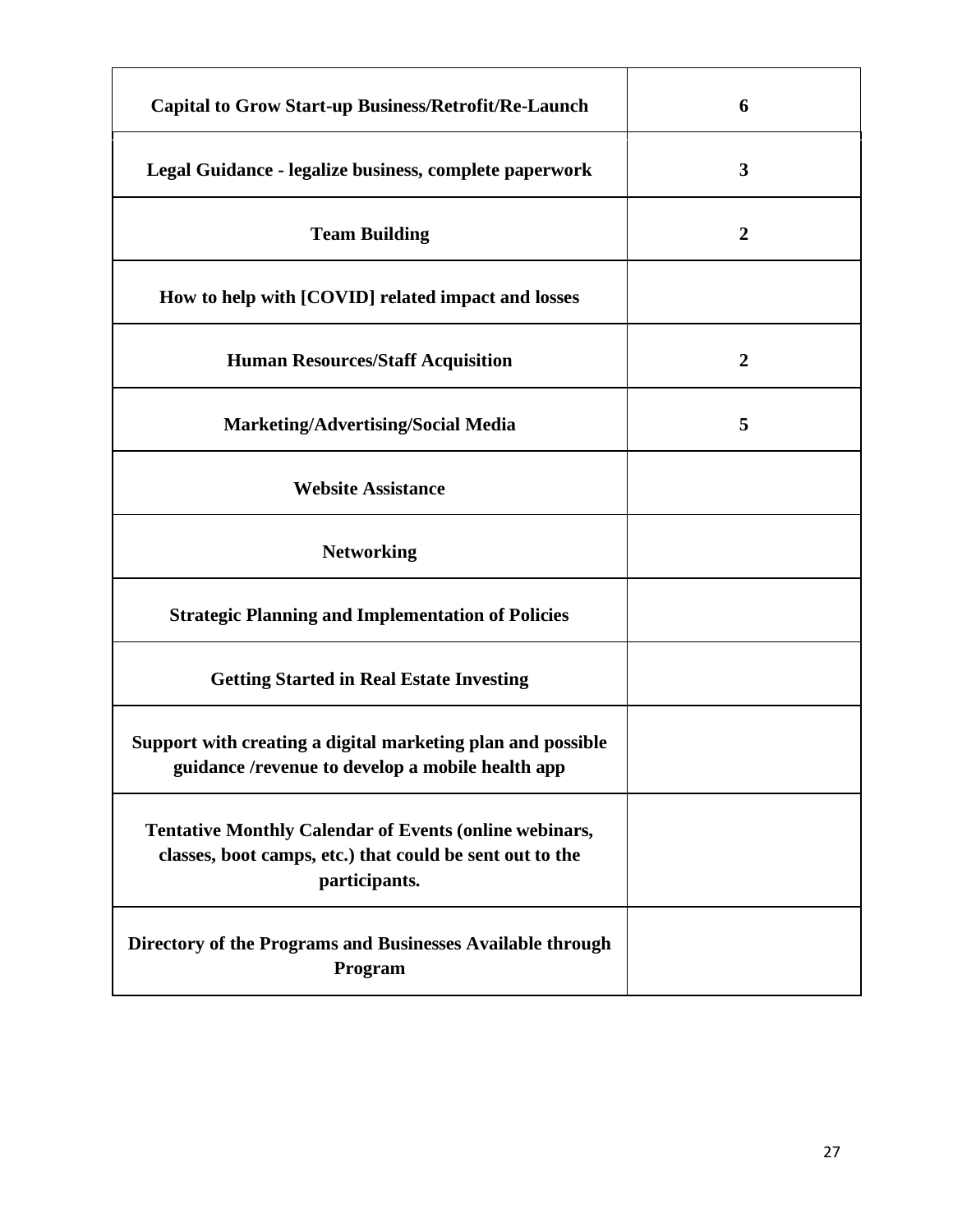## **Participants' Additional Comments about Doing Business in Alabama Project**

- At the beginning of this current Pilot, it was amazing for about a month or two and I was beyond satisfied. Then I noticed a shift in DBIA, and the momentum wasn't the same anymore.
- DBIA has provided life changing results and financial benefits to increase my personal and business equity
- Enjoying the info and knowledge base thus far
- Excellent program, timely implemented, and expertly developed.
- Excited to learn and grow.
- Great information given! It's all about the effort you put into it but the connection to the resources is there.
- Great program and I am blessed to be apart.
- Great Program.
- Great project!
- Great work Torin thanks for all that you do to educate and connect us to the resources we need!
- I appreciate being in pairs with other women entrepreneurs and business owners to learn more. I feel confident I am among people who can assist with opportunities to increase my knowledge base, expand my professional network, and develop professionally.
- I believe the future of Alabama is bright.
- I have been praying for someone to help me get started and cannot express how much I have learned in a couple of weeks. You guys are my answered prayer. Thank you
- I have learned so much and find DBIA one of, if not the most complete building capacity programs I have ever attended/participated in. The level of professionalism, depth of knowledge, and willingness to assist from Torin Brazzle and IGNITE Alabama's skilled team members are outstanding.
- I have not gotten into the teeth of the services.
- I just wish it were more places like this or a bigger presence for the people out here like me.
- I really appreciate this opportunity to be a part of this program.
- I think the program has an outstanding concept and offers many resources for its participants.
- I think there should be a zoom link sent out to all of the online meetings.
- I think this is a wonderful project!
- I would like to suggest a participant directory of each business that is participating in the DBIA program. For the business that would like to participate in a networking directory, we all can submit info about our business and contact information so that we can support each other's businesses.
- I'm really enjoying learning about different resources for business owners.
- I'm excited the DBIA exists because it provides so much information and the presenters are so knowledgeable of their topic matters.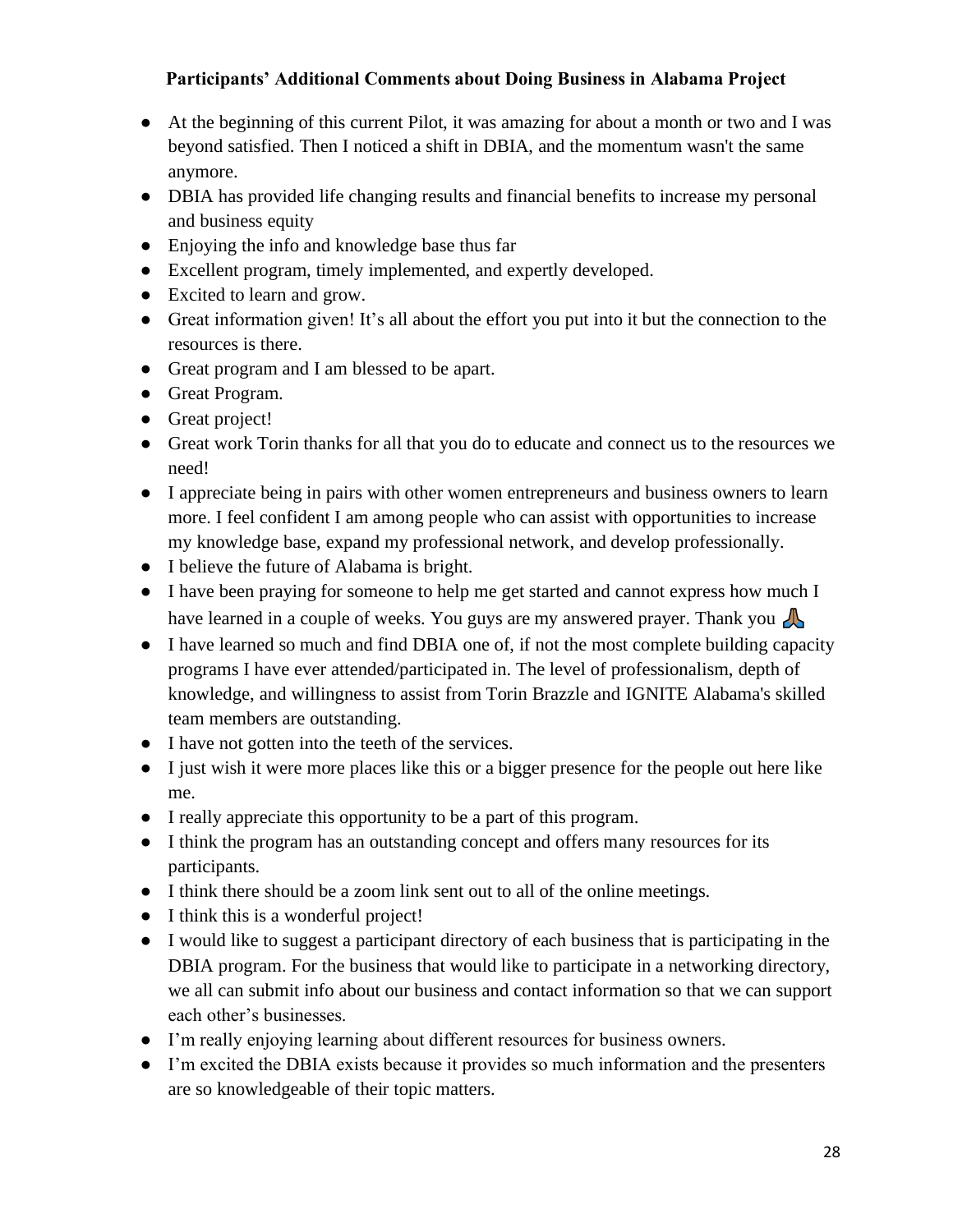- I am not comfortable sharing my personal information without confirmation my privacy won't be compromised.
- It is a Godsend
- It's heaven sent
- It's just overall helpful and much needed
- It's my belief that the IGNITE DBIA is an asset to small business owners. The organization allows business owners to have access to education, processes, and programs they may not have ordinarily had knowledge. It's a great opportunity to gain instruction from mentors in areas of needed expertise.
- It's been great so far!
- Love it. Thank you
- Loving forward to do business in Alabama.
- Loving the accountability
- Thanks for ALL you do!
- Thanks for all you do.
- The project is awesome, and it provides great opportunities for small/minority businesses.
- They are AWESOME
- THIS IS A WONDERFUL ORGANIZATION AND I AM SO BLESSED TO BE APART.
- This is an awesome resource that should continue to be available after COVID.
- Very good program!
- With knowledge I've gained from IGNITE! I was able to apply it to my 9-5. I learned more about SOPs with The Wealth Frequency and was able to get a raise and a promotion due to putting these things in place.
- Your staff has been extremely professional and caring. I am blessed to have this opportunity and will pay it forward.